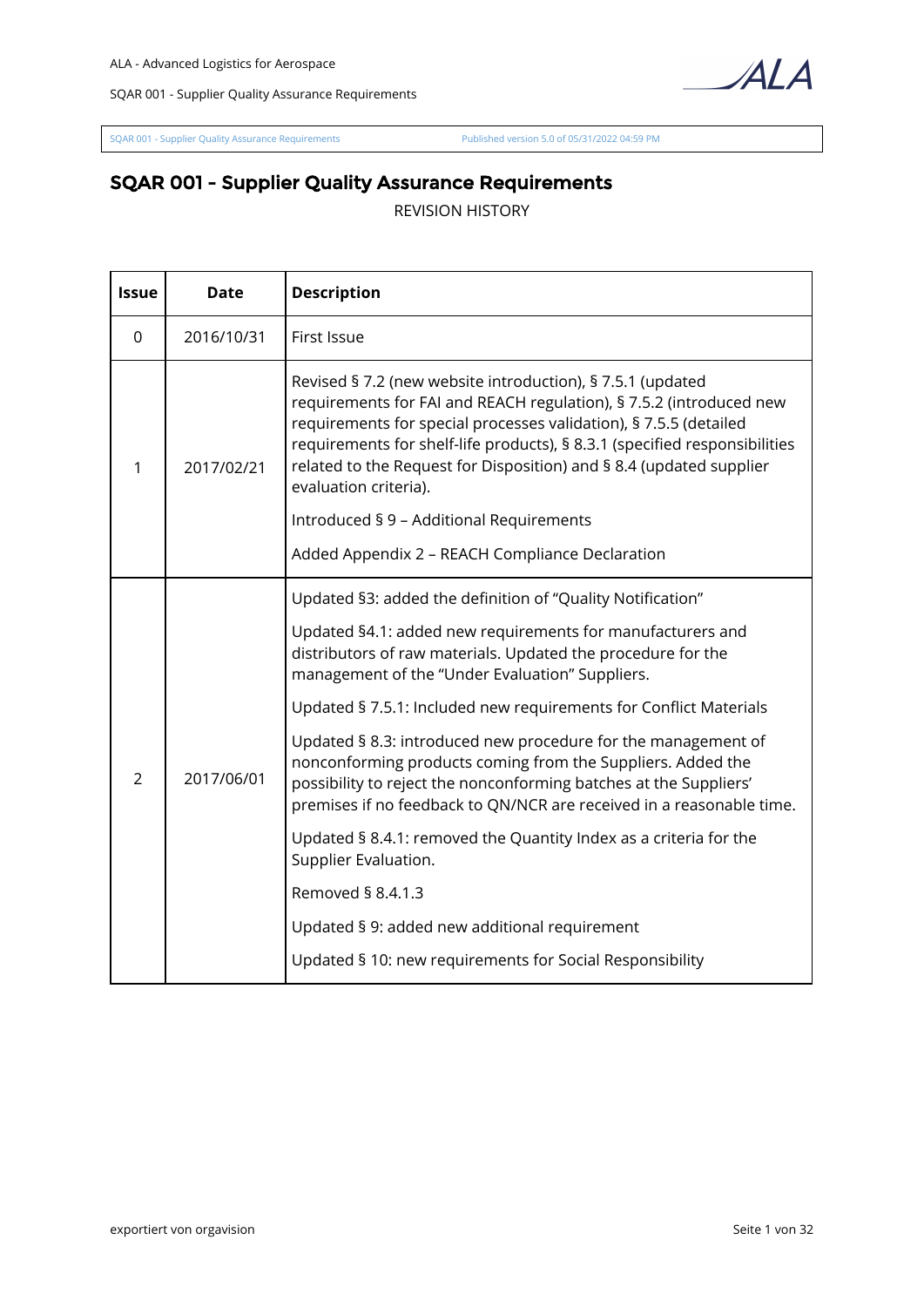| 3<br>4 | 2018/03/31 | §1.2 - Document applicability extended to all the companies included<br>within ALA Corporation.                                                               |
|--------|------------|---------------------------------------------------------------------------------------------------------------------------------------------------------------|
|        |            | §4.1 - Removed Letter of Intents Procedure; Updated the procedure to<br>qualify the historical suppliers based on their relationship with ALA<br>Corporation. |
|        |            | §7.5.5 - Updated requirement regarding minimum remaining shelf-life                                                                                           |
|        |            | §8.4.1 - updated criteria and frequency of the Supplier Evaluation.                                                                                           |
|        |            | §8.4.1.4 - specified the methodologies implemented by ALA to address<br>the low performing suppliers                                                          |
|        |            | Appendix 1 - changed reference to "Airworthiness" quality clause.                                                                                             |
|        |            | §7.5.3 - better clarified the "full traceability" requirement.                                                                                                |
|        | 2019/07/30 | §8.4.1 - updated grace period for OTD calculation                                                                                                             |
|        |            | Appendix 1 - updated Quality Clauses to better clarify the "full<br>traceability" requirement.                                                                |
| 5      | 2020/01/28 | §4.1 - Updated the information to external providers in case of<br>changes §4.2.4 - Updated Control of Records                                                |
| 6      | 2020/02/03 | §7.4.3 - Inserted the reference to Gidep in verification of purchased<br>products                                                                             |
| 7      | 2021/01/05 | Completely revised                                                                                                                                            |
|        | 2021/05/10 | Added §2.2 "Customer References"                                                                                                                              |
| 8      |            | Annex 1 - Added Releases in the Quality Clauses                                                                                                               |
|        | 2022/03/10 | §8.1.2: updated requirements for configuration management                                                                                                     |
| 9      |            | §8.5.2: added a note for the execution of FAI for aerospace equipment                                                                                         |
|        |            | §12: Updated text                                                                                                                                             |
|        |            | Annex 1: updated wording for "BOMBAR", "BOEING" and "JSF" releases.<br>Added new "UTC". Clarified the applicability and scope of the C-27J<br>releases.       |
| 10     | 2022/05/23 | §8.1.2: updated wording.                                                                                                                                      |

# **1. SCOPE AND APPLICABILITY**

# **1.1 Scope**

ALA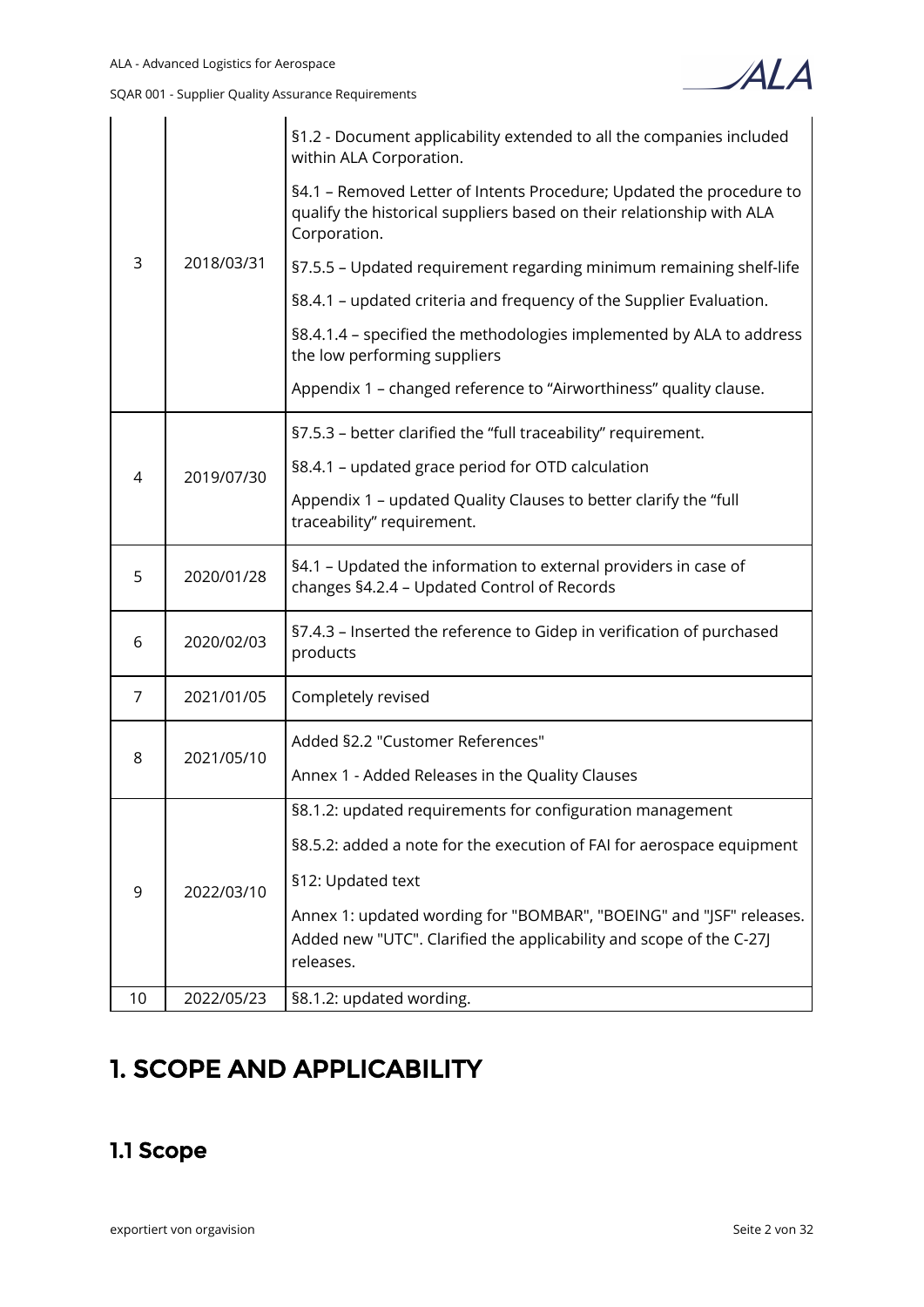



This document, based on ALA Corporation (herein ALA) Quality Management System and Customer requirements, defines the applicable quality assurance requirements for the products and services supplied to ALA.

This document shall be considered as a part of the Purchase Order/Contract between Supplier and ALA.

Requirements of this document shall be considered additional to the ones stated in the international standards as AS9100 rev. D and AS9120 rev. B.

## **1.2 Applicability**

This document applies to all the Divisions of ALA Corporation and all Suppliers when referenced by the Purchase Order/Contract and must be transferred – partially or in its entirety - to all subtiers.

## **1.3 Order of priority**

The order of priority of the requirements for the products and/or services supplied is defined by:

- 1. Drawings and product specifications;
- 2. Specific requirements stated in the Purchase Order;
- 3. Contract
- 4. General Terms and Conditions (GTC) stated in the Purchase Order;
- 5. this document
- 6. Quality Assurance Plan agreed with the Supplier if any.

## **1.4 Right of access**

The Supplier shall assure the right of full access to all applicable areas of facilities involved in this order, at any level of the supply chain for::

- ALA personnel
- ALA Customer representative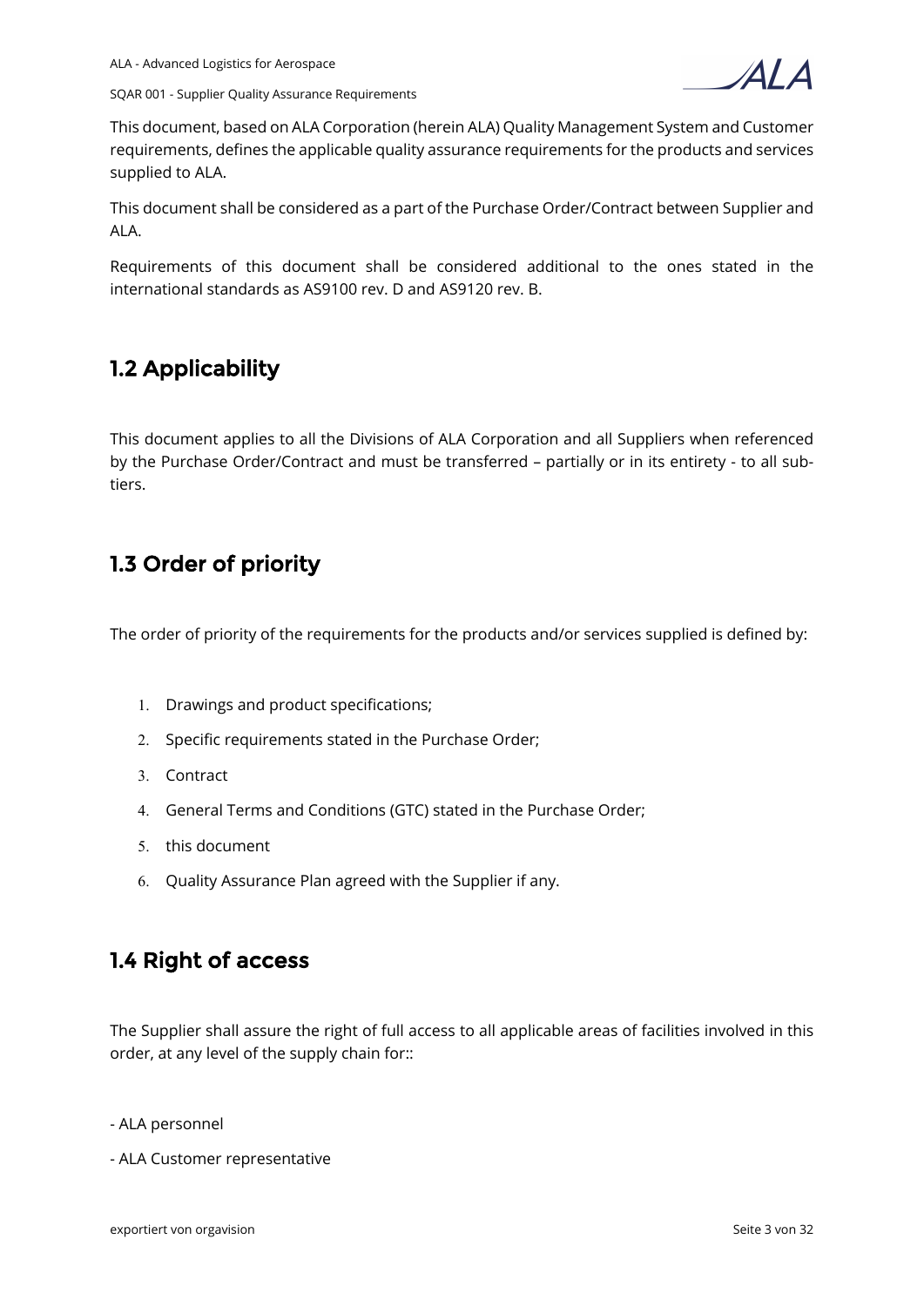- Authority representative

 $\boldsymbol{A}$ l $\boldsymbol{A}$ 

The Supplier and its sub-tiers shall be available to be submitted to the scheduled and/or unscheduled ALA/Customer/Authority audit activities, and/or to provide all quality records and technical information relating to the orders in progress, necessary to exercise their surveillance actions within a reasonable time from the request.

## **1.5 Quality Management System Requirements**

To provide products to ALA, the Supplier shall be qualified from ALA [Supplier Quality](https://ala.orgavision.com/lesen/#!documentation;id=bf51273e-4f05-4e7d-b127-977564b4ae7a)  [ManagementD](https://ala.orgavision.com/lesen/#!documentation;id=bf51273e-4f05-4e7d-b127-977564b4ae7a)epartment and be included in the "Qualified Supplier List".

The suppliers that want to be included in the "Qualified Suppliers List" have to respect the requirements stated in the following Table 1

| Supplier      | <b>Commodities</b>                                   | Objective evidence requested                                                                                                                    |
|---------------|------------------------------------------------------|-------------------------------------------------------------------------------------------------------------------------------------------------|
| lManufacturer | Aerospace Fasteners &<br>Equipment                   | EN/AS 9100 cert registered in OASIS * or<br>QPL or<br>QSL **                                                                                    |
| Distributor   | Aerospace Fasteners &<br>Equipment                   | EN/AS 9120 cert registered in OASIS * or<br>QSL ** or<br>Distributor having a license or distribution<br>agreement with a specific manufacturer |
|               | Manufacturer/Distributor   All the other commodities | No QMS certification requirement<br>(Auxiliary)                                                                                                 |

Table 1 – Supplier QMS certification requirements

\* The Supplier Certification shall be registered in the [IAQG OASIS DATABASE](https://www.iaqg.org/oasis/login) and the Supplier shall grant ALA access to the private part of the OASIS database.

\*\*only a QSL of a major OEM (such as Leonardo, BAE, Bombardier…) will be considered in the qualification process.

The approval of the Supplier QMS and its qualification does not absolve the Supplier of its responsibility to provide products compliant with the applicable quality requirements.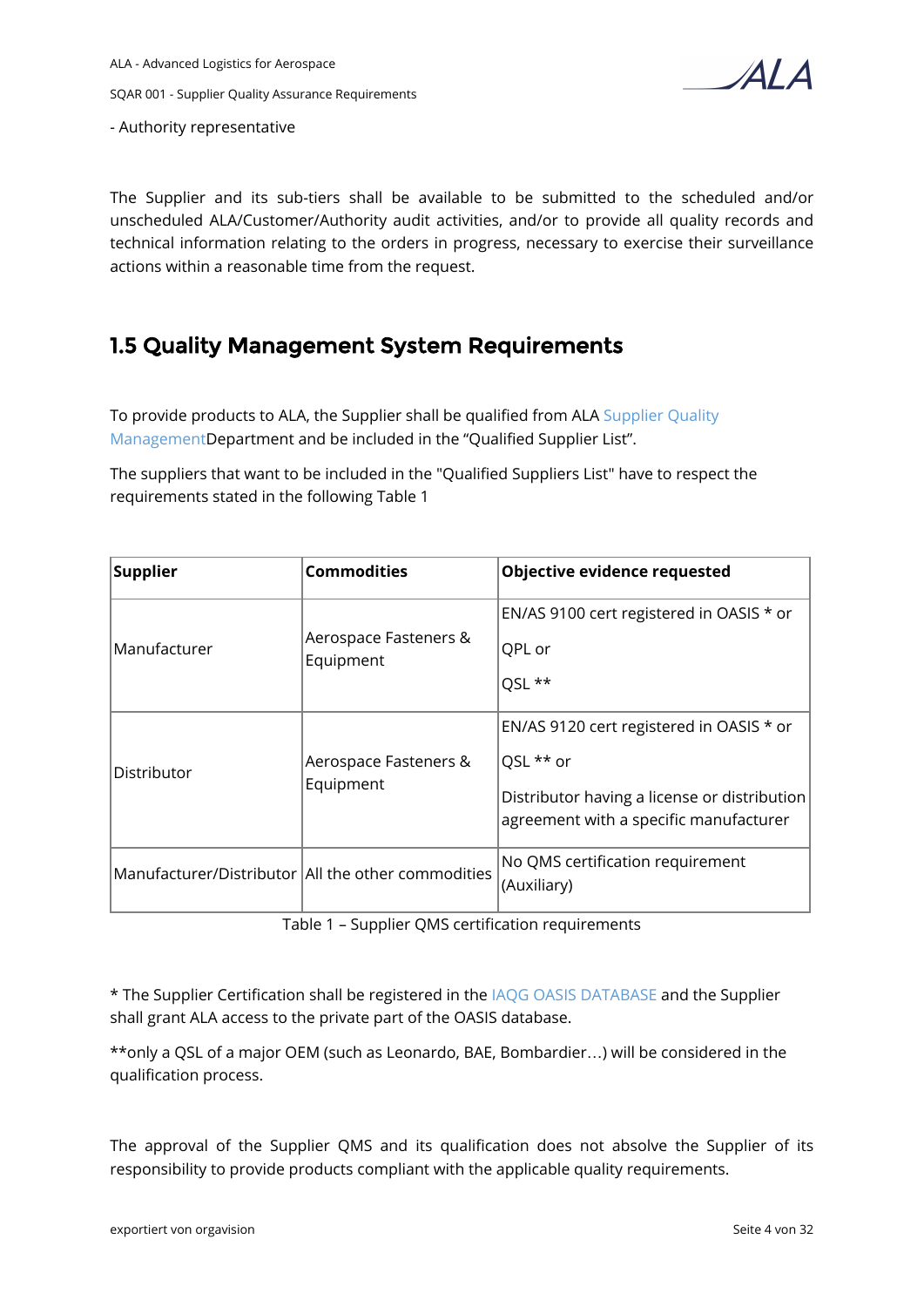

ALA [Supplier Quality Management](https://ala.orgavision.com/lesen/#!documentation;id=bf51273e-4f05-4e7d-b127-977564b4ae7a) Department has the authority to change Supplier approval status, as a result of the Supplier Evaluation.

# **2. REFERENCE DOCUMENTS**

## **2.1 International Standards**

- ISO 9000:2015 Quality Management System Fundamentals and Vocabulary
- ISO 9001:2015 Quality Management System Requirements
- AS 9100 rev. D Quality Management System Requirements for Aviation, Space and Defense Organizations
- AS 9120 rev. B Quality Management System Requirements for Aviation, Space and Defense Distributors

## **2.2 Customer References**

- 0070Q Manuale delle Forniture di Materiali Diretti e Servizi a GE Avio
- Appendix QX Supplier Quality Requirements
- ASQR-01 Supplier Quality System Requirements
- DA-IAY-G-05 Requisiti di Sistema di Gestione per la Qualità per i Fornitori della Divisione Aerostrutture di Leonardo
- DA-QFRA/02P.187 Quality Requirements for Suppliers with Incoming Inspection Delegation
- DA-QFRA/10P/007 Quality Requirements for Just In Time Service Providers
- DA-QFRA/09T.134 Program: Airbus A220 (Ex Bombardier C-Series HS & VS) Quality Requirements For Leonardo Aerostructures Suppliers
- DA-QFRA/01P.281/A9 Program: Airbus / Quality Requirements for Leonardo Aerostructures Suppliers
- DA-QFRA/02P.121 Program: ATR / Quality Requirements for Leonardo Aerostructures Suppliers
- DA-QFRA/04P.179 Program: Boeing / Quality Requirements for Leonardo Aerostructures Suppliers
- DGQT 0.4.7.0039 Approvisionnement, magasinage et suivi des éléments standards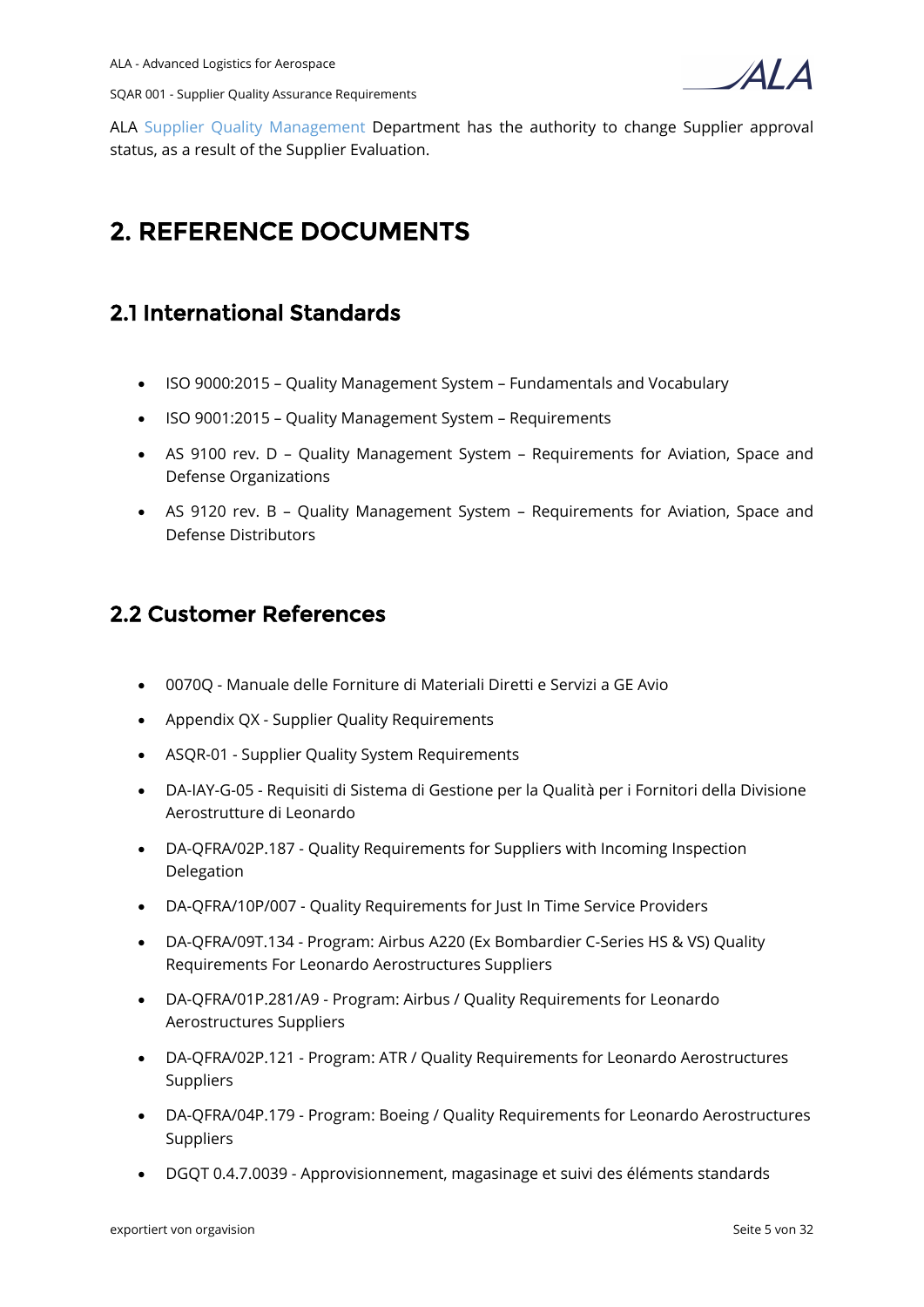

- DV-IAY-G-05 Requisiti di Sistema di Gestione per la Qualità per i Fornitori della Divisione Velivoli di Leonardo
- DV-QFRA/00T/322/A9 C27-J Progr. Lm Aero Quality Req. Italian Air Force (Ami) Contract
- DV-QFRA/01T/164/A9 C27-J Designed Parts & Assy and equipment
- DV-QFRA/03T/093/A9 C27-J Quality Requirements For Lm Aero
- DV-QFRA/05P/023 Program C130J Quality Requirements for Alenia
- DV-QFRA/08T/279 JSF Program- Quality requirements for Alenia Aermacchi Suppliers
- DV-QFRA/18T/006 ATR Special versions Quality Requirement for Leonardo Aircraft Divisions Suppliers
- GRP0087 Exigences Safran applicables aux prestataires externes
- LTS-PRO-MHA-0276 Quality Assurance Requirements for Suppliers
- NGAS SQAR Supplier Quality Assurance Requirements
- PQAR-1 Quality Requirements for Tornado Suppliers
- QAP-J-O-E-1001 EFA Quality Assurance Requirements for Suppliers
- QFRA/02T/370 AM-X Quality Assurance Requirements for Suppliers
- QFRA/02T/199/A9 –AM-X Parti di ricambio
- QFRA14P.250.250 M346 Program Quality Requirements
- QRS-01 Quality Requirements for Suppliers
- QSLA/06/NT/T010/05.088 AM-X Requisiti di Qualità per le forniture di materiali Non riparabili e consumabili
- S-1000 GE Aviation Quality System Requirements for Suppliers
- SABRe Supplier Management System Requirements
- X31764 Quality Purchasing Data Requirements (BCA)

# **3. TERMS AND DEFINITIONS**

#### **Aerospace Product**

A standard or catalog part, finished part, subassembly, raw material, and equipment that should be installed on a Customer aircraft or engine.

#### **Batch Number**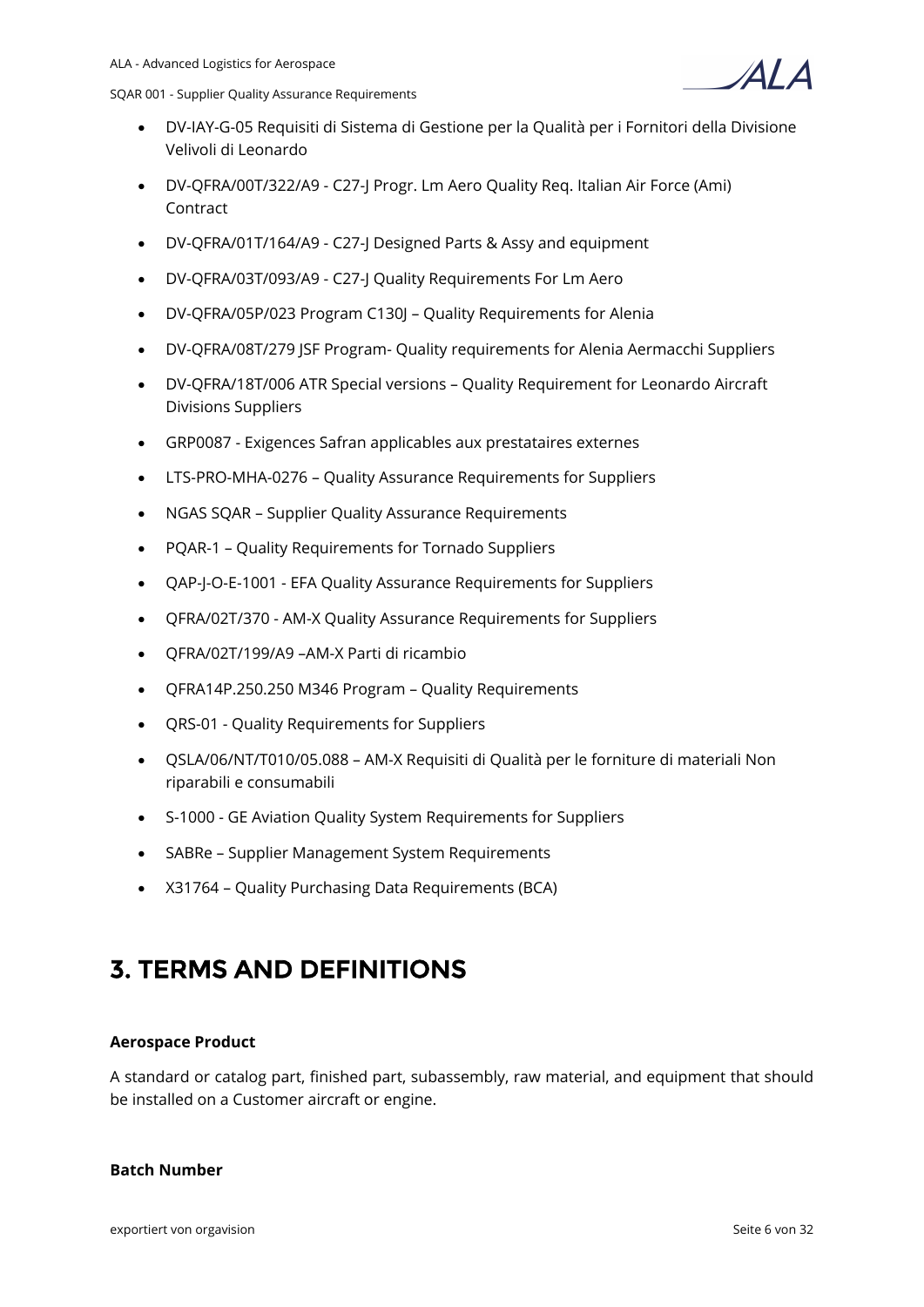



A Batch Number is a unique number allocated to a definite quantity of items produced to the same design at one time, under conditions that are considered uniform.

#### **Certificate of Conformity (CoC)**

Record certifying the compliance of products/services with the technical requirements of the drawings, specification, and the clauses by Purchase Orders and/or Contracts.

#### **Counterfeit Part**

Any unauthorized copy, imitation, substitute, or modified product, which is knowingly misrepresented as a specific genuine product of an original or authorized manufacturer.

#### **Defective Parts Per Million (PPM)**

An index used to evaluate Supplier Quality Rating and is calculated as a ratio between the number of defective products (times one (1) million) and the number of total delivered products.

#### **Foreign Object Damage (FOD)**

Is a substance, debris, or article alien to a product that could potentially cause damage.

#### **Manufacturer Certificate of Conformity**

CoC issued by the product manufacturer

#### **Quality Notification (QN)**

The report, issued from the QC Department, identifies a nonconforming product.

#### **Original Equipment Manufacturer (OEM)**

A company that makes a part or subsystem that is used in another company's end product.

#### **On Quality Delivery (OQD)**

A part of Supplier evaluation and it is calculated through Defective Parts Per Million (PPM) index.

#### **On-time Delivery (OTD)**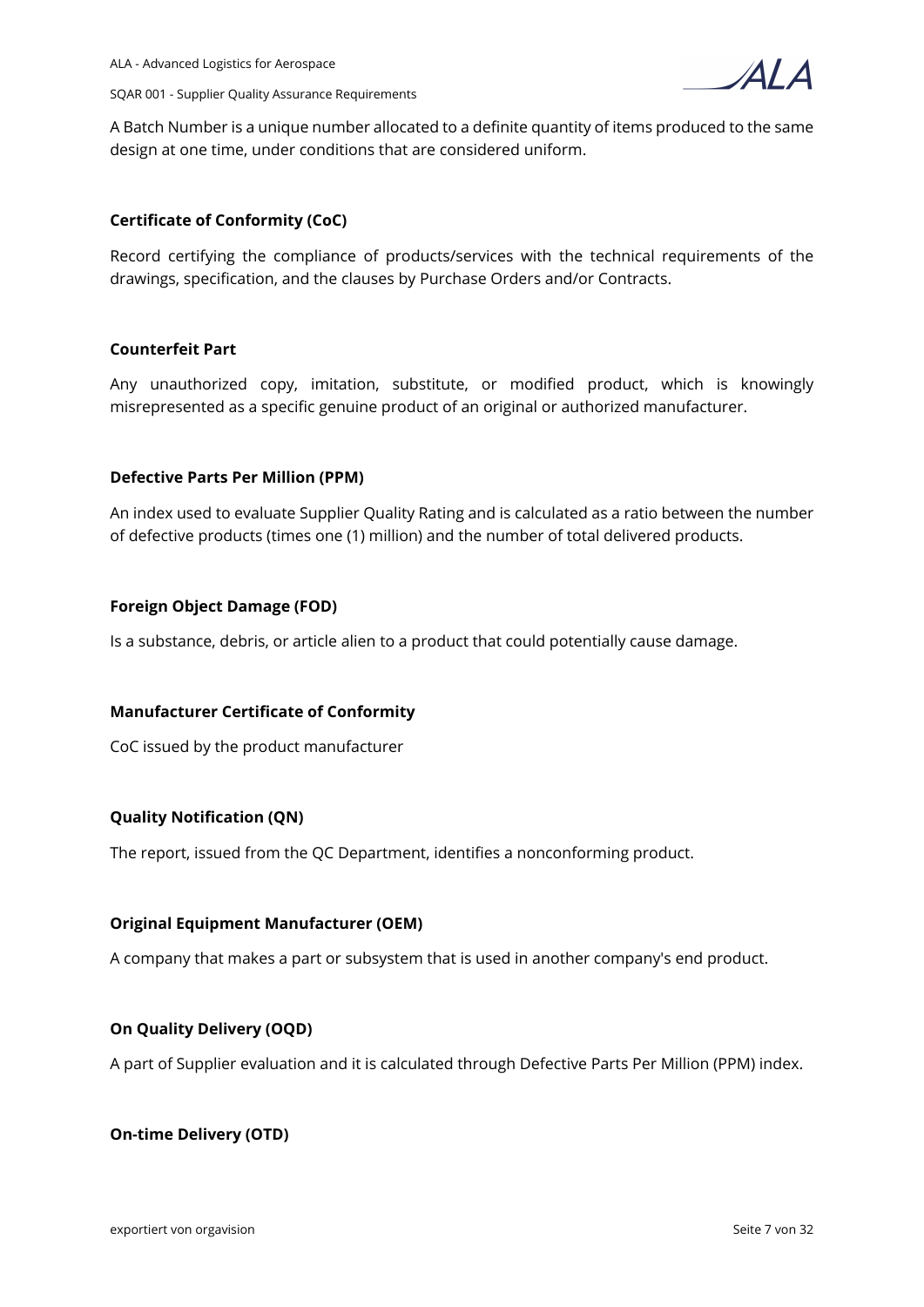

 $\Delta I$ 



Part of Supplier evaluation and it is calculated as a percentage of batches delivered on time vs total delivered batches.

#### **Product**

A standard or catalog part, finished part, subassembly, raw material, and equipment.

#### **Qualified Product List (QPL)**

Identifies materials and Suppliers approved for use for the applicable program/customer.

#### **Qualified Supplier**

A Supplier included in ALA "Qualified Suppliers List".

#### **Quotation**

Answer from a Supplier involved in a Request for Quotation from ALA Purchasing Department.

#### **Subtier**

A "second-level Supplier", used as a subcontractor from a Supplier.

#### **Supplier**

A company that receives a Purchase Order/Contract from ALA.

#### **Supplier Certificate of Conformity**

CoC issued by a stockist/distributor.

Note: Refer to ISO 9000 for other terms and definitions.

# **4. CONTEXT OF THE ORGANIZATION**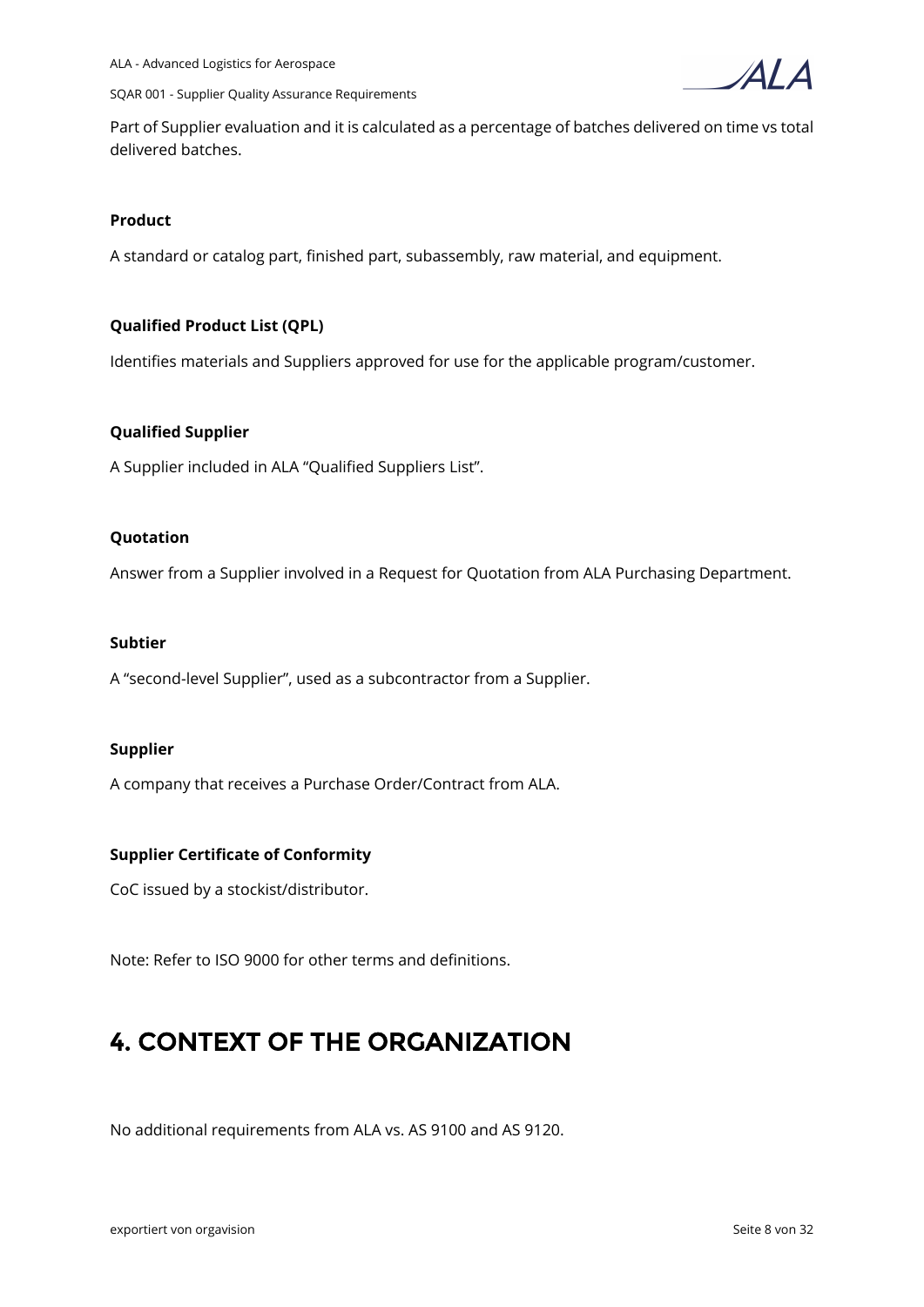

## **5. LEADERSHIP**

No additional requirements from ALA vs. AS 9100 and AS 9120.

# **6. PLANNING**

No additional requirements from ALA vs. AS 9100 and AS 9120.

# **7. SUPPORT**

## **7.1 Resources**

No additional requirements from ALA vs. AS 9100 and AS 9120.

## **7.2 Competence**

No additional requirements from ALA vs. AS 9100 and AS 9120.

## **7.3 Awareness**

No additional requirements from ALA vs. AS 9100 and AS 9120.

## **7.4 Communication**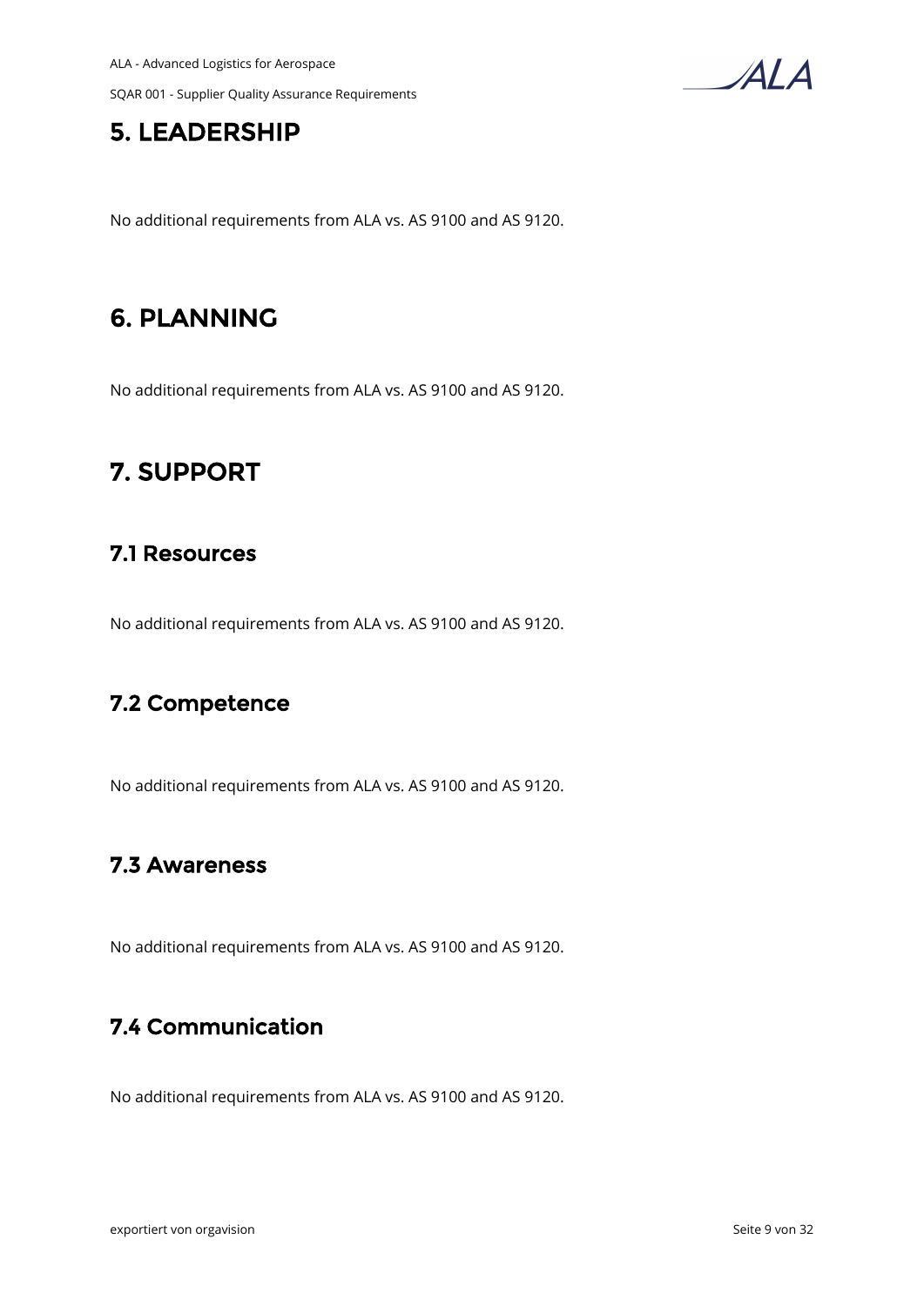

## **7.5 Documented Information**

Only in case of customer-designed parts (not applicable for standard parts) the Supplier the is not able to directly access to the updated documentation (drawings, technical specifications,...), shall request them to ALA [Procurement](https://ala.orgavision.com/lesen/#!documentation;id=fd4d19b5-fb46-4dec-8b66-56a9332957b6) Department.

ALA could request the Supplier to sign a Non-Disclosure Agreement in case of "restricted access" documentation.

The Suppliers must retain the Quality Records for the entire life of the product + 15 years from the date of shipment unless a longer period is specified. After this period the supplier can follow its internal document retention procedure.

The quality Certifications to be provided by the Supplier in the shipping documentation are **expressly stated** into the applicable Purchase Order/Contract, through a reference to the Quality Clauses of this document (see Annex 1).

These certifications may include, but not be limited to Manufacturer Certificate of Conformity, Test Reports, FAIR (First Article Inspection Report).

Changes or corrections to the records shall be made as follows: draw a single line through the old data, enter the correct data and apply the signature and date of the personnel making the correction. The old data must remain legible.

# **8. OPERATION**

## **8.1 Operational Planning and Control**

The Supplier shall notify ALA of any delay or problem related to the delivery of products that are requested on the Purchase Orders.

### **8.1.1 Operational Risk Management**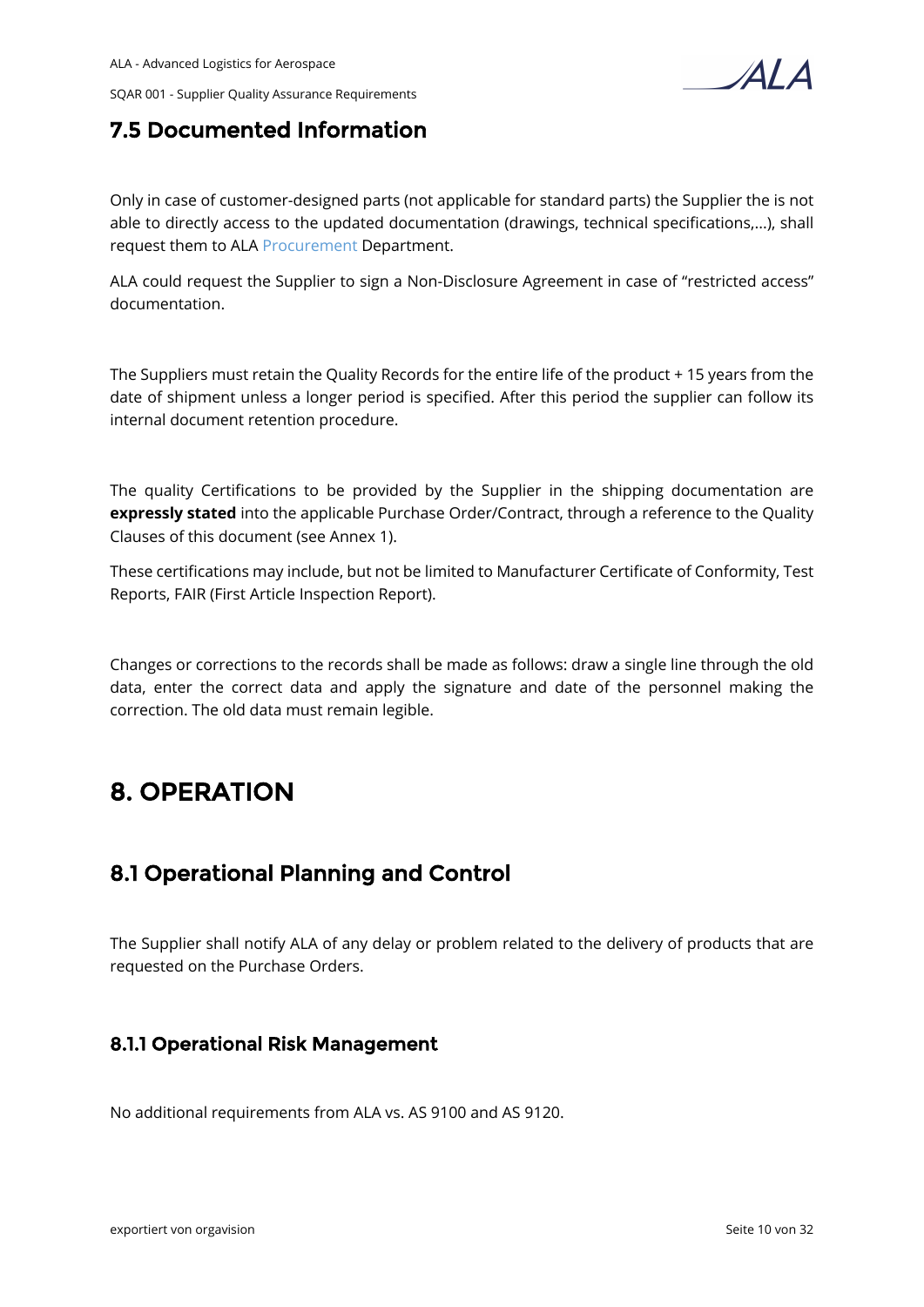



### **8.1.2 Configuration Management**

The Supplier is requested to provide products according to the revision index reported in ALA Purchase Order under the Part Number field.

- In the case a former revision index is reported in the Note field, the latter shall prevail on the latest applicable revision index.
- In the case the revision index is not reported on ALA Purchase Order, it is the Supplier's responsibility to always provide products **according to the latest applicable revision index.**

Unless the applicable drawing and/or technical specification clearly prohibits the use of stock at older revisions, the Supplier is always allowed to provide ALA products at previous revision index without asking any derogation.

The Supplier is requested to inform the ALA buyer in case the revision index of their product is successive to the one requested by ALA on the Purchase Order. In this specific case, ALA will be requested to perform an internal Change Board activity and to consequently amend the PO.

In any case, the ALA [Supplier Quality Management](https://ala.orgavision.com/lesen/#!documentation;id=bf51273e-4f05-4e7d-b127-977564b4ae7a) Department has the authority to notify a QN and to request an RMA to Supplier, in case of obsolete products, according to paragraph 8.7 of this document.

## **8.1.3 Product Safety**

No additional requirements from ALA vs. AS 9100 and AS 9120.

### **8.1.4 Prevention of Counterfeit Parts**

Supplier shall implement a program against Counterfeit Parts and shall verify that all products to be delivered to ALA, have been purchased only from the original manufacturers.

Supplier shall participate in Government-Industry Data Exchange Program under the latest revision of GIDEP (www.gidep.org).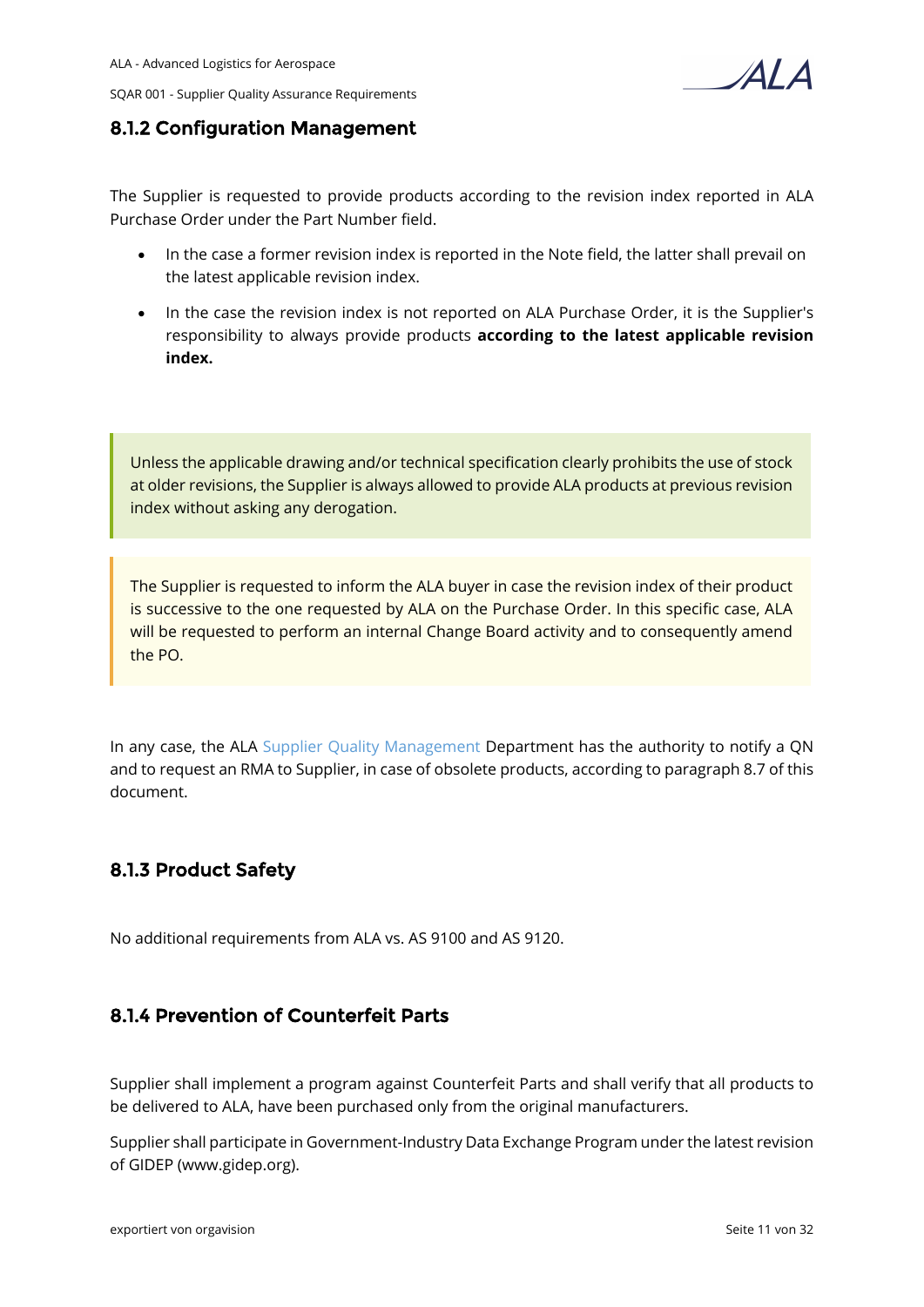

The requirements of SAE AS 5553 for electronic components and SAE AS 6174 for non-electronic products apply.

## **8.2 Requirements for Products and Services**

The formal acceptance of ALA Purchase Order is considered as evidence of a Contract Review performed by the Supplier; any discrepancy vs ALA Purchase Order shall be communicated, in writing, and resolved prior to Purchase Order acceptance.

Supplier shall review this document, "SQAR 001", before PO acceptance, to ensure that the Contract Review has been performed considering the last revision index of this document.

The last applicable index of this document could be downloaded at the following link: [www.alacorporation.com/SQAR.pdf](http://www.alacorporation.com/SQAR.pdf)

Evidence of a formal Contract Review could be requested from ALA Quality Department.

## **8.3 Design and Development**

No additional requirements from ALA vs. AS 9100 and AS 9120.

## **8.4 Control of Externally Provided Processes, Products, and Services**

## **8.4.1 General**

The Supplier shall accept, respect, and implement all the requirements:

- stated into this document SQAR 001

- expressly stated into the Purchase Order/Contract (including quality and technical specifications, drawings, and Quality Clauses)

- stated within the General Terms and Condition (GTC)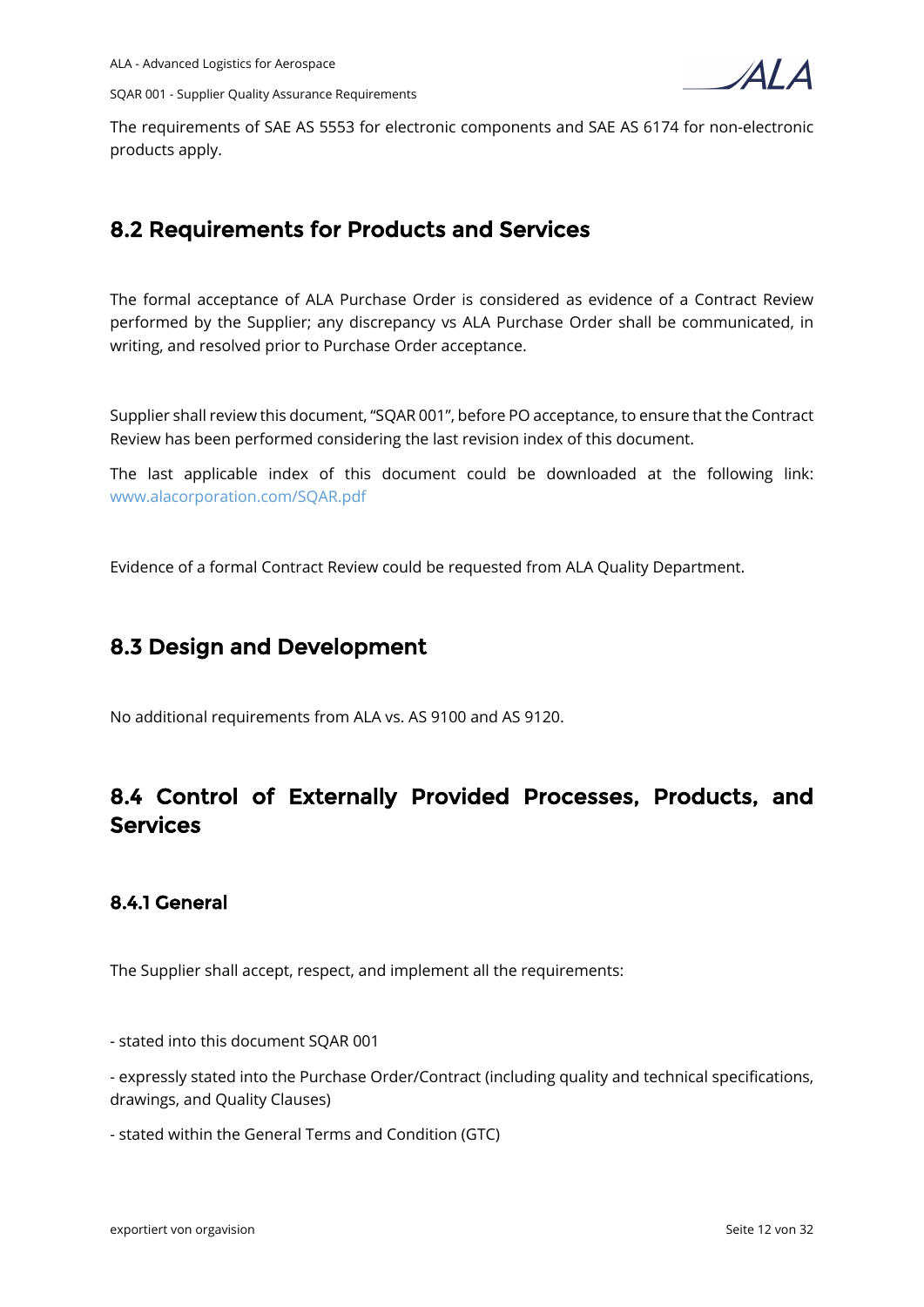

The Supplier shall flow down these requirements, as applicable, to its sub-tiers.

The Supplier is responsible for the conformity of all products delivered to ALA, even if the products are completely purchased from sub-tiers, including the products purchased from sources defined by ALA or its End Customer.

Alternative products shall be delivered only after a formal acceptance by ALA. In any case, the supplier shall grant that the dual certification is included in the Manufacturer Certificate of Conformity.

## **8.4.2 Type and Extent of Control**

The incoming inspection performed by ALA Quality Control does not absolve the Supplier of its responsibility to provide products compliant with applicable quality requirements.

When a Test Report is requested by the applicable Quality Clauses stated in the Purchase Order, the Supplier shall completely review the Test Report against the applicable specification, before shipping to ALA.

## **8.4.3 Informations to External Providers**

Where a product has been determined to have a source restriction (i.e. from the applicable catalogue/drawing/technical specification or from the applicable program), the manufacturer must be approved on the applicable document for the ordered product.

In case a certain manufacturer is requested in ALA Purchase Order, the Supplier has to ensure that the goods to be provided to ALA are manufactured in the location (identified through the Cage Code) that has been expressly stated on the Purchase Order.

Moreover, ALA clarifies that - when the ordered PN is subject to such restrictions - the received products shall be subject to the ALA Quality Control Department evaluation: if the received product is not manufactured or supplied from the approved source(s), it will be rejected according to § 8.7 of this document.

## **8.5 Production and Service Provision**

## **8.5.1 Control of Production and Service Provision**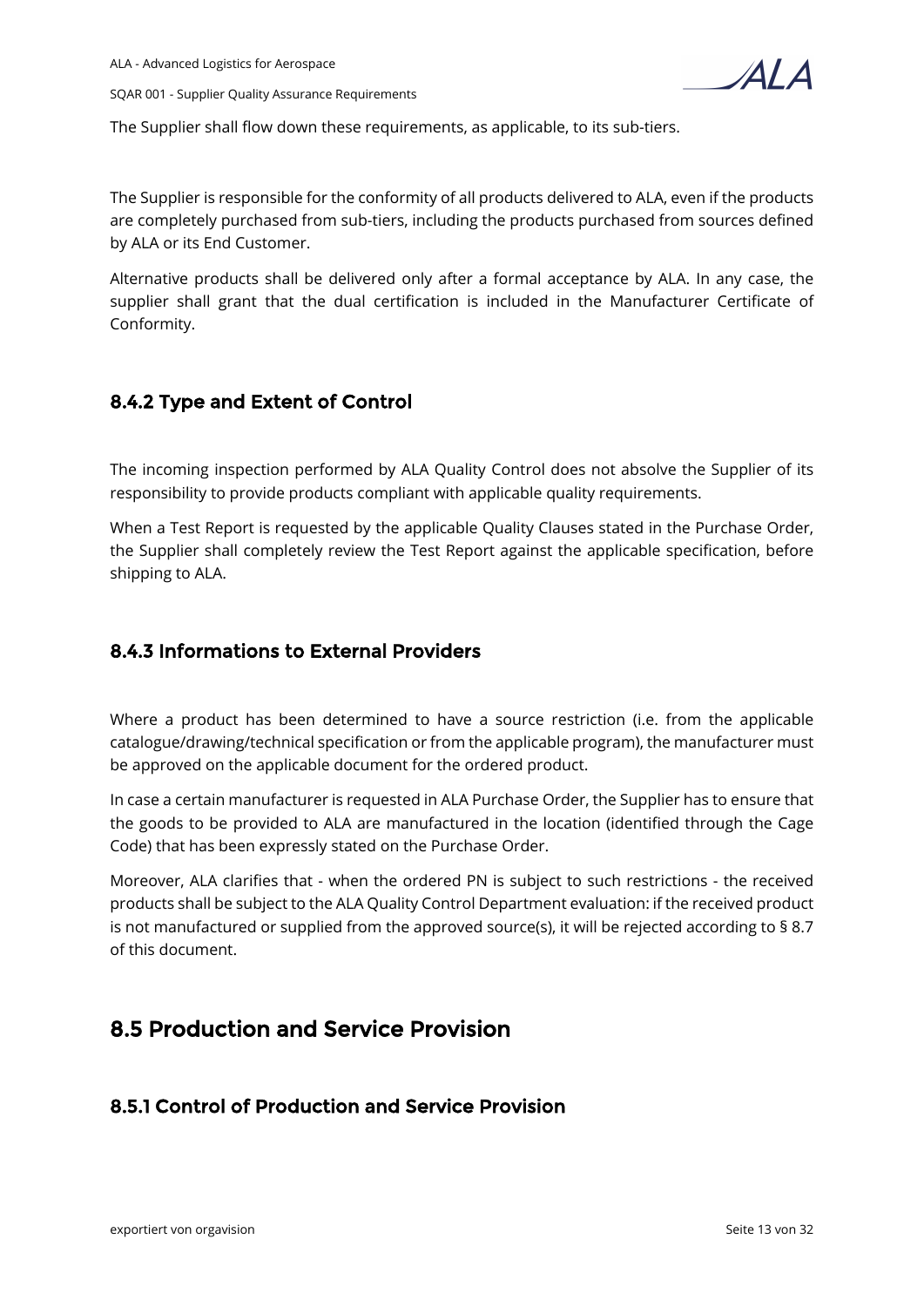

The Supplier shall ensure that the Equipment/Supplies comply with the Registration, Evaluation, Authorization and restriction of Chemicals Regulation (EC) No. 1907/2006 (Referred to as REACH regulation) and Regulation (EC) No. 2011/65/EU RoHS (Directive on the restriction of the use of certain hazardous substances in electrical and electronic equipment), including any future amendments made.

The Supplier shall declare its compliance to the REACH regulation, using the document in Annex 2 or other document containing the same information, and notify to ALA Quality & Compliance Department.

The Supplier must comply with the provisions of Section 1502 of the Dodd-Frank Wall Street Reform and Consumer Protection Act involving product(s) originating from the Democratic Republic of Congo or surrounding countries. Additionally, ALA expects its Suppliers to establish a policy to reasonably assure that the materials contained in the products they provide do not directly or indirectly finance or benefit armed groups that are perpetrators of serious human rights abuses.

The Supplier should exercise, as may be directed by law, due diligence on the source and chain of custody of these minerals and therefore at a minimum require the same from their next tier suppliers.

### **8.5.1.1 Control of Equipment, Tools, and Software Programs**

No additional requirements from ALA vs. AS9100.

### **8.5.1.2 Validation and Control of Special Processes**

When a special process applies to a product, as per the drawing and/or the technical specification, the manufacturer shall use only the approved processors.

The Supplier shall furnish the appropriate evidence to ALA, upon request.

### **8.5.1.3 Production Process Verification**

When applicable, the Supplier shall perform - during the first production or after a production interruption of more than 24 months or changes in the manufacturing process unsolicited - an FAI according to AS9102 standard.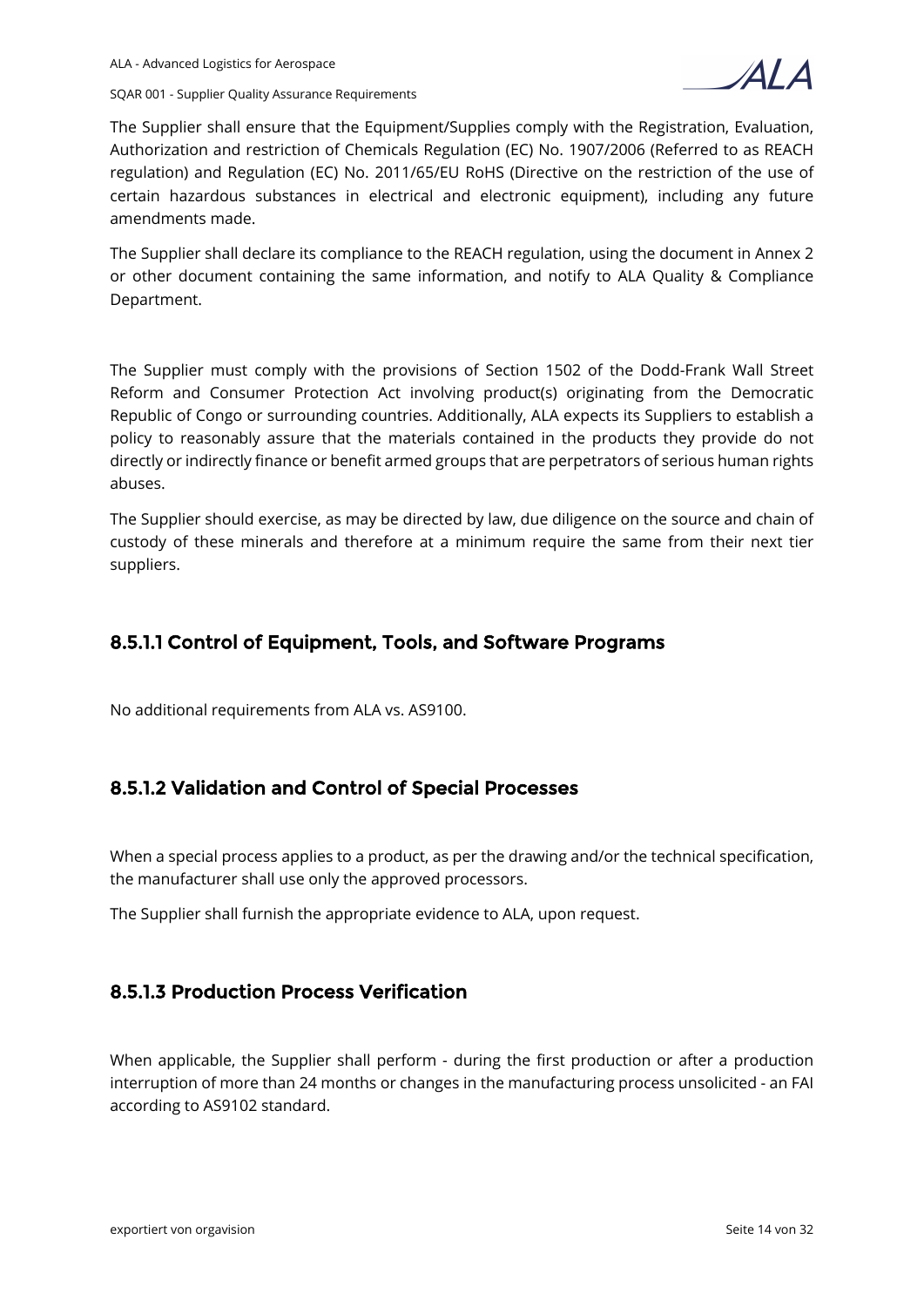

For the aerospace aequipment, a new FAIR may be requsted after 12 months of production interruption: the Supplier is therefore requested to verify the applicability of this requirements before confirming the Purchase Order from ALA.

When the Purchase Order clearly includes the "FAIR" Quality Clause, please refer to Annex 1 of this document.

### **8.5.2 Identification and traceability**

The Supplier shall ensure **full traceability to the source of manufacture**, for all the products delivered to ALA, and shall send to ALA all the documentation that proves the full traceability.

As stockiest/distributor, the Supplier shall ensure that the product has not been modified/reworked/repaired and shall provide the evidence that the product has been manufactured according to the applicable quality requirements (a method to demonstrate this compliance could be the Manufacturer Certificate of Conformity and/or any Test Report as requested by applicable specifications).

In any case, the stockiest/distributor shall ensure that the complete Supply Chain is certified with full traceability and shall send to ALA all the documentation that proves the full traceability.

The Supplier shall ensure that each manufacturing batch is packaged separately from other manufacturing batches; mixtures in manufacturing batches will not be accepted by ALA and will be rejected to Supplier according to § 8.7 of this document.

As stockiest/distributor, the Supplier may use its own traceability number to identify the products, but must always guarantee the complete traceability to the manufacturing batch. In this case, a cross-reference between the traceability number and the manufacturing batch must be always included in the Supplier Certificate of Conformity.

### **8.5.3 Property Belonging to Customers or External Providers**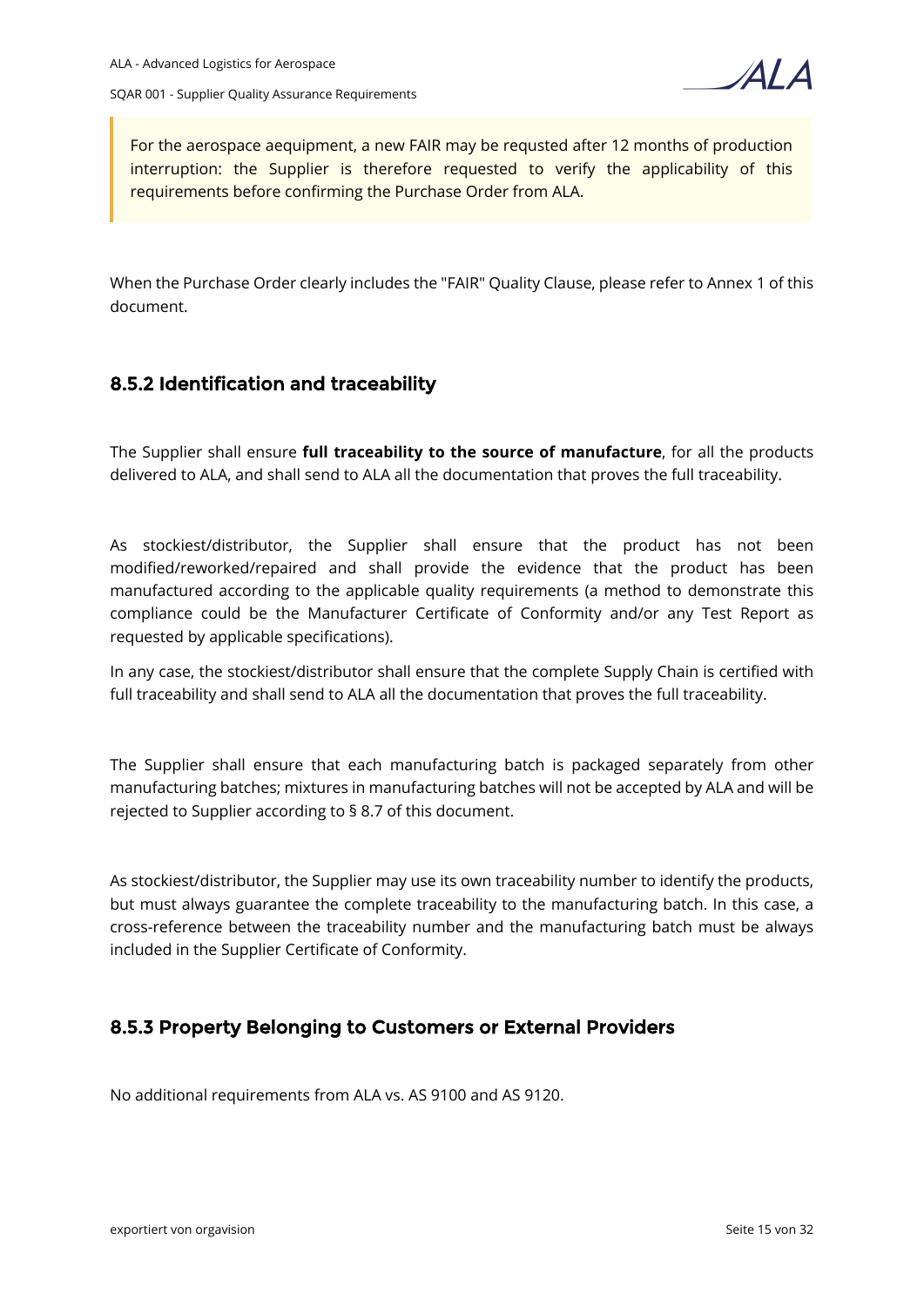

### **8.5.4 Preservation**

The Supplier must ensure that all the items are adequately packaged to ensure that the products are delivered to ALA undamaged.

The Supplier will be responsible for repackaging, at its own cost, if required.

The products to be delivered to ALA shall also be protected against corrosion or any other element that could cause a visual rejection or a failure.

Moreover, the Supplier is asked to invest all its efforts to prevent and/or remove Foreign Objects that may represent a potential source of Damage (FOD), from all products to be shipped to ALA.

In case of a limited shelf life product, the Supplier shall grant, at the time of delivery to ALA, a remaining life not lower than 90% of the shelf life as defined within the applicable technical specification.

The Manufacturer shall declare, on its Certificate of Conformity, the following information: Production Date and Expire Date.

### **8.5.5 Post-Delivery Activities**

No additional requirements from ALA vs. AS 9100 and AS 9120.

### **8.5.6 Control of Changes**

The Supplier is responsible to notify, and obtain authorization from the ALA Supplier Quality [Management](https://ala.orgavision.com/lesen/#!documentation;id=bf51273e-4f05-4e7d-b127-977564b4ae7a) Department of any changes in the certification/registration/accreditation or major audit findings within two (2) business days of receiving notification of change or finding.

Significant changes include but are not limited to:

- Change in location of the facility;
- Change in ownership;
- Changes to processes, products, or services, including changes of their external providers or location of manufacture;
- QMS certification lost or suspended.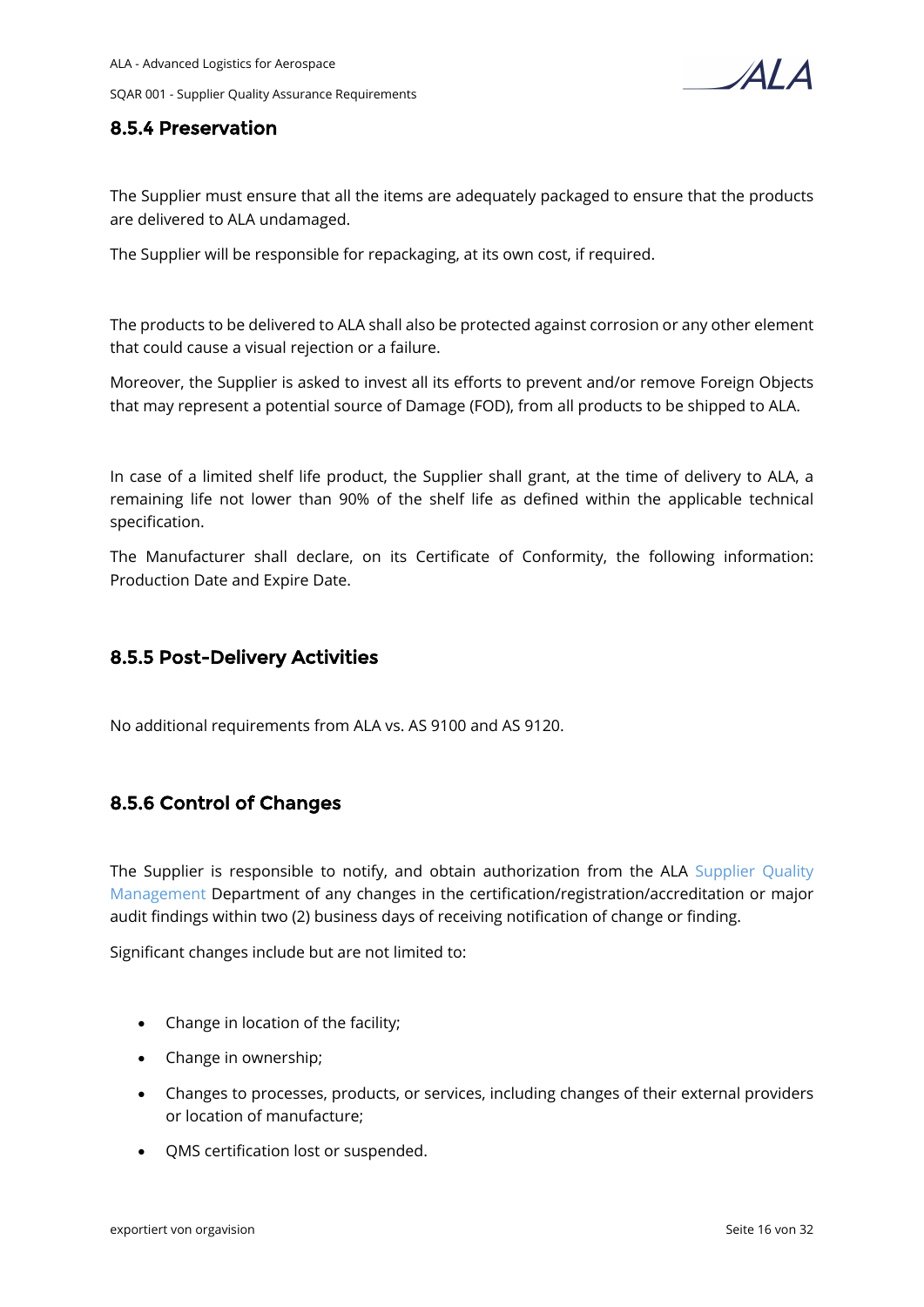

## **8.6 Release of Products and Services**

Note: applicable only for stockiest/distributors.

As stockiest/distributor, the Supplier shall declare on its Certificate of Conformity (herein identified as "Supplier Certificate of Conformity) that the products delivered to ALA have been managed according to applicable quality requirements.

If a Manufacturer Certificate of Conformity is requested – according to the applicable Quality Clauses – this shall be annexed to the Supplier Certificate of Conformity.

## **8.7 Control of Nonconforming Outputs**

When a nonconforming product is detected during the incoming inspection activities, ALA [Supplier](https://ala.orgavision.com/lesen/#!documentation;id=bf51273e-4f05-4e7d-b127-977564b4ae7a)  [Quality Management](https://ala.orgavision.com/lesen/#!documentation;id=bf51273e-4f05-4e7d-b127-977564b4ae7a) Department has the authority to raise a QN vs the Supplier.

The Supplier shall use the [Supplier Quality Management](https://ala.orgavision.com/lesen/#!documentation;id=bf51273e-4f05-4e7d-b127-977564b4ae7a) Department as the only reference for this kind of communication.

The affected batches shall be segregated, and the related invoices will be automatically blocked by the ERP system: this means that it is the Supplier's interest to immediately solve the issue.

If a QN is raised by ALA Quality Department, and no resolutive feedback is provided, within two weeks from the date of the notification, by the Supplier, ALA reserves the right to reject the products and ship them back to the Supplier at Supplier's charge.

When this event occurs, ALA [Supplier Quality Management](https://ala.orgavision.com/lesen/#!documentation;id=bf51273e-4f05-4e7d-b127-977564b4ae7a) Department will advise the Supplier before the shipping.

#### Quality Alerts

If the Supplier detects a nonconformity on a product already delivered to ALA, it should notify the nonconformity to ALA Quality Department within 12 hours from the occurrence.

The communication should contain the following information:

- PN affected from the nonconformity and the related quantity;
- affected batch number;
- reference to a transportation document;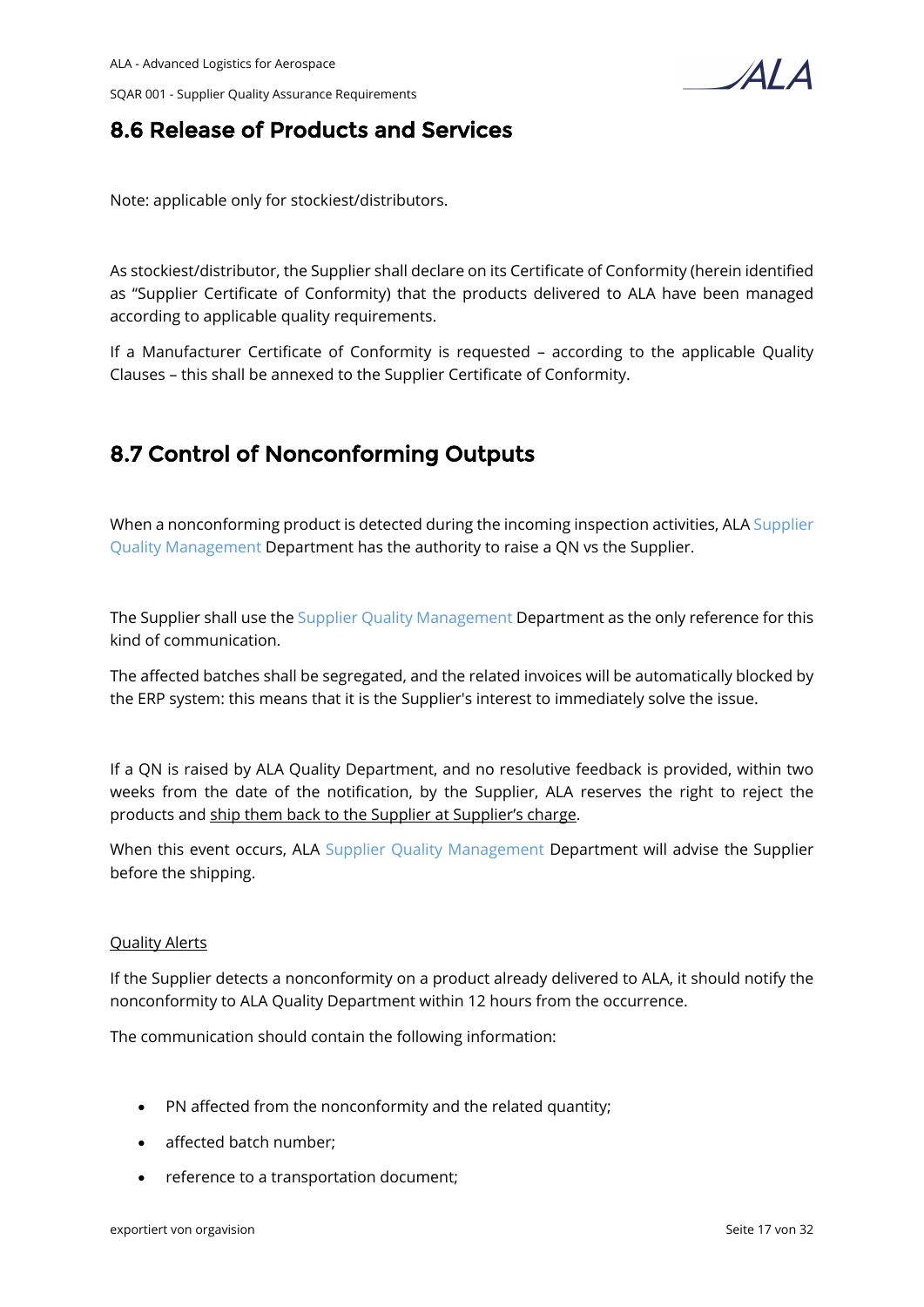$\Delta I$   $\Delta$ 

• full description of the defect

After receiving the communication from the Supplier, ALA Quality Department shall ask for further information from the Supplier.

ALA Quality Department has the authority to issue a Corrective Action Request.

#### Requestes for Disposition

ALA has not the authority to perform a disposition on a product without the design holder's approval.

For this reason, ALA shall forward the requests for disposition - issued by the Supplier - to the design holder according to ALA's internal procedures.

## **9. PERFORMANCE EVALUATION**

No additional requirements from ALA vs. AS 9100 and AS9120.

## **10. IMPROVEMENT**

## **10.1 Supplier Evaluation**

The Supplier approval is followed by a continuous monitoring process, with the aim to ensure appropriate control of the supply chain, contribute to improving the Supplier performance, and therefore satisfy the customer expectations.

ALA monitors the following KPIs for each Supplier:

- Quality performances (OQD)
- Delivery Performances (OTD)

### **10.1.1 On Quality Delivery**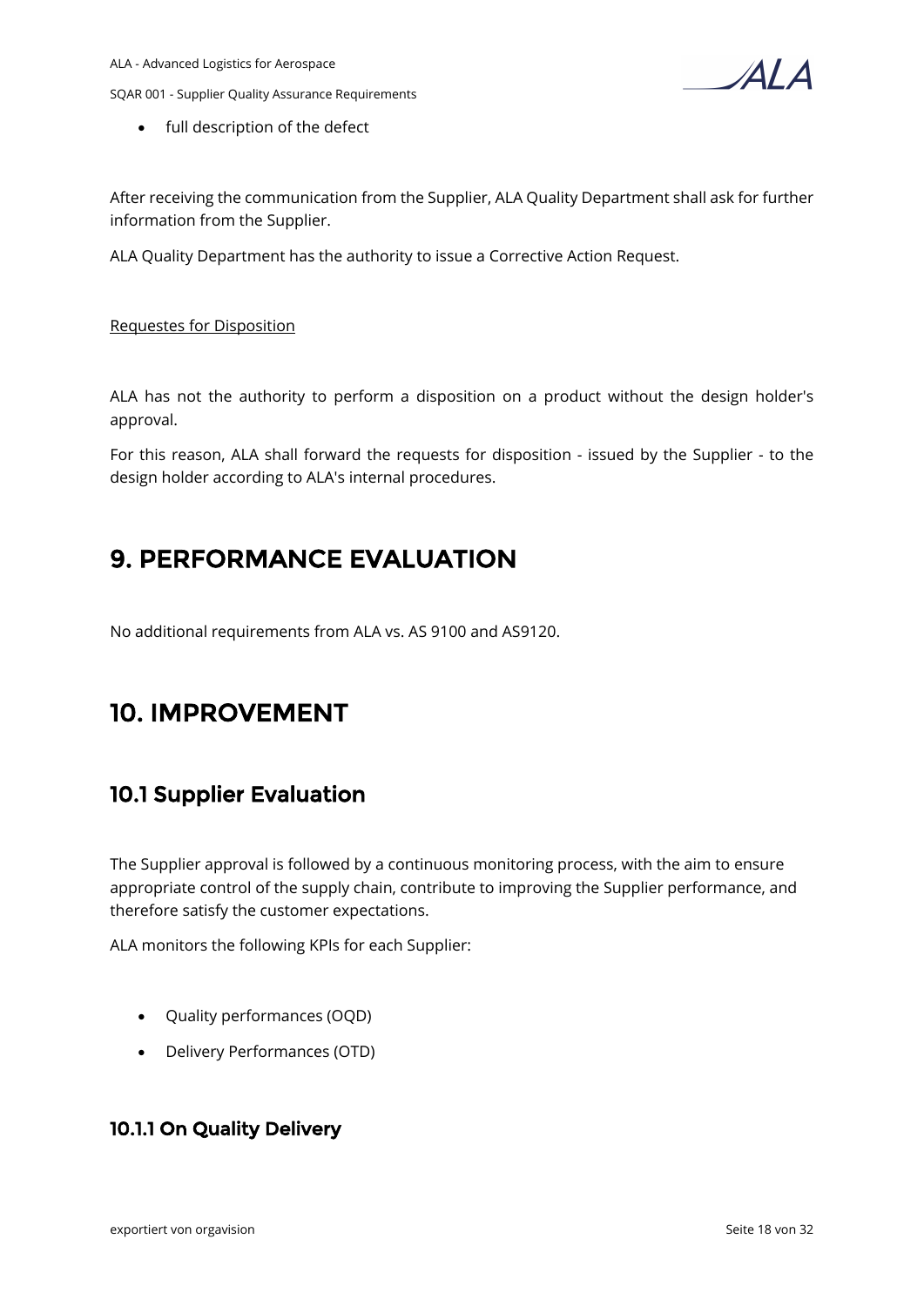

ALA calculates the OQD, considering the defective Parts Per Million (PPM) index, as follows:

**PPM** =  $\frac{m}{m}$  number of defective pieces  $\times$  1.000.000

total number of delivered pieces

ALA assigns a score to OQD, based on the commodity (defined "Aerospace" and "Auxiliary"):

Aerospace Supplier OQD

| <b>Defective parts</b> | <b>Supplier</b><br><b>Rating</b> |
|------------------------|----------------------------------|
| PPM≤233                | A*                               |
| $233 < PPM \le 2000$   | Α                                |
| $2000 < PPM \leq 5000$ | R                                |
| $5000 < PPM \le 10000$ | C                                |
| PPM>10000              | 7                                |

Table 2 – Aerospace Supplier OQD calculation

Auxiliary Supplier OQD

| <b>Defective parts</b>  | <b>Supplier</b><br><b>Rating</b> |
|-------------------------|----------------------------------|
| $PPM \leq 5\%$          | A*                               |
| $5\% <$ PPM $\leq 10\%$ | А                                |
| $10\% < PPM \leq 15\%$  | B                                |
| $15\% < PPM \le 20\%$   | C                                |
| PPM> 20%                | 7                                |

Table 3 – Auxiliary Supplier OQD calculation

The target for the Supplier OQD is lower than 233 PPM for aerospace suppliers and lower than 5% for auxiliary suppliers.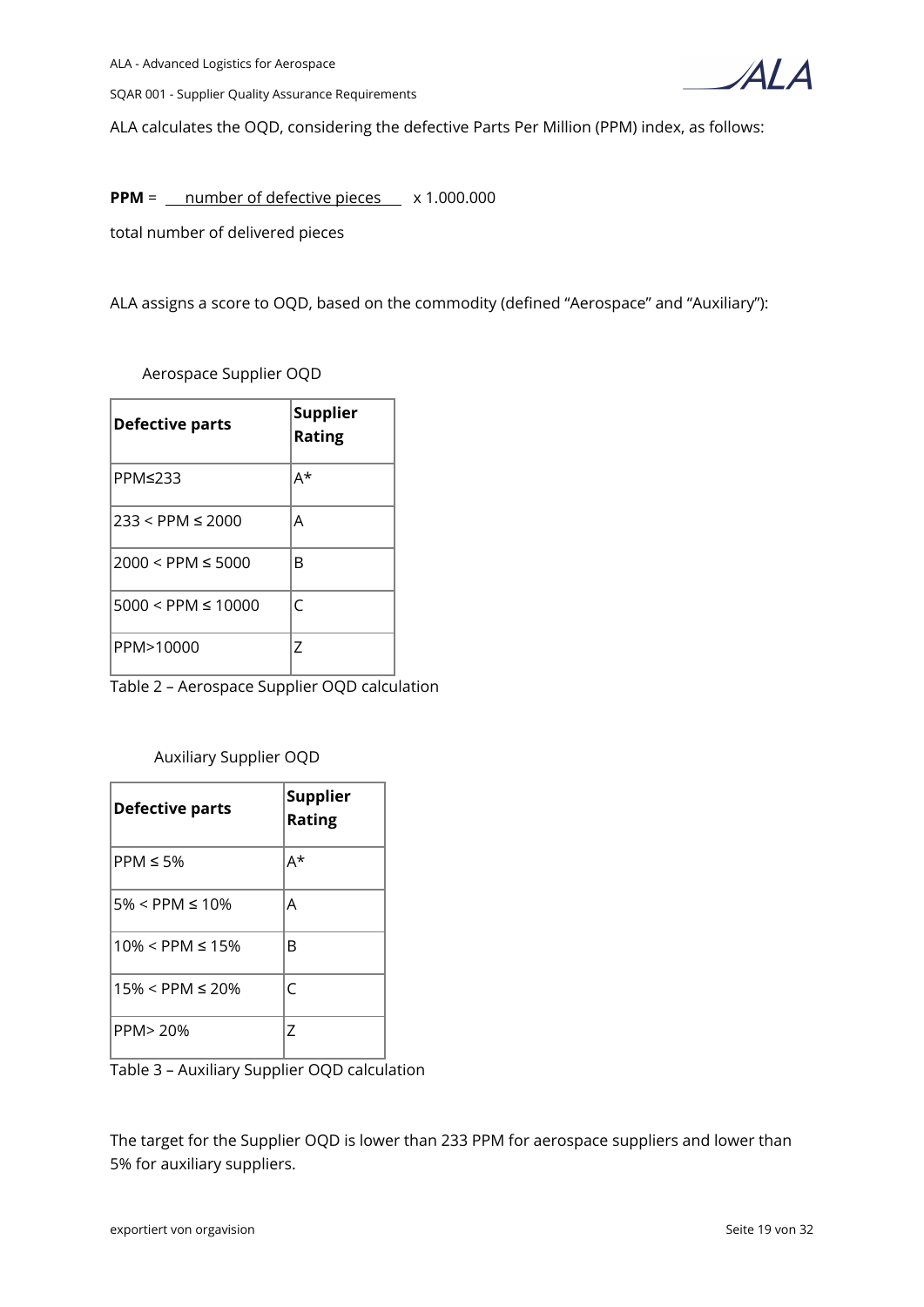

Note The defective pieces correspond to the parts affected by a major QN issued by ALA vs. the Supplier.

### **10.1.2 On-Time Delivery**

ALA calculates the Supplier OTD as follows:

**OTD** = number of PO items delivered on time

total number of requested PO items

ALA assigns a score to OTD, as follows:

| <b>OTD</b>                 | <b>Supplier</b><br><b>Rating</b> |
|----------------------------|----------------------------------|
| OTD $\geq$ 95%             | A*                               |
| $80\% \leq OTD \leq 95\%$  | Α                                |
| $60\% \leq$ OTD < 80%      | B                                |
| $40\% \leq$ OTD $\leq$ 60% | C                                |
| OTD < 40%                  | 7                                |

Table 4 – Supplier OTD calculation

The target for the Supplier OTD is higher than 85%.

The delay is calculated as the difference between the supplier shipping date (the one indicated on the packing slip issued from the supplier) or the delivery date as per applicable Incoterms and the contractual date (the "Shipping Date" on ALA Purchase Orders).

A grace period of +7 days will be considered for the OTD calculation.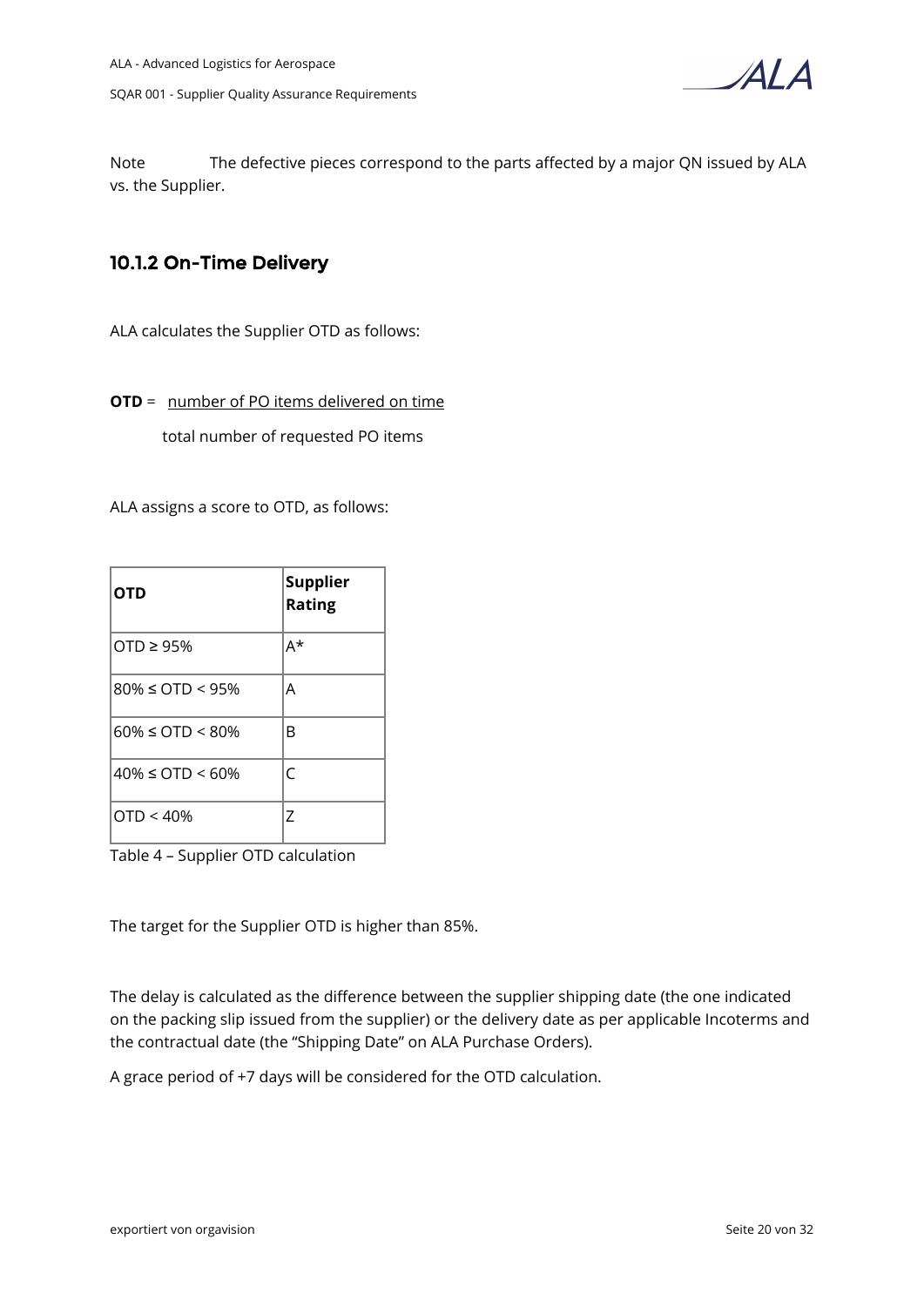$\Delta I$ 

### **10.1.3 Supply Chain Performance**

Once calculated the OQD and OTD performance, ALA measures the overall performance through the Supply Chain Performance indicator (SCP), with the aim to assign a final rating to each vendor.

The overall SCP is determined by the lower rating of the two KPIs used to monitor the quality and delivery performance (OQD and QTD).

SCP= min (OQDscore; OTDscore)

The example below shows the calculation of the SCP:

| Supplier   | <b>OQDscore</b> | <b>OTDscore</b> | <b>SCP</b> |
|------------|-----------------|-----------------|------------|
| Supplier A |                 | $A^*$           |            |
| Supplier B | A*              | A               | Α          |
| Supplier C | A               | В               | В          |

Table 5 – Example of Supplier SCP calculation

## **10.2 Nonconformity and Corrective Action**

The suppliers will also be assessed based on individual non-conformities (Quality Notification), that are raised by the Quality Control Department as a result of the Incoming Inspection activities performed at ALA.

The [Supplier Quality Management](https://ala.orgavision.com/lesen/#!documentation;id=bf51273e-4f05-4e7d-b127-977564b4ae7a) will periodically review supplier Quality Notifications.

If the QN major with the same defect class is repeated three times for the same supplier or a non-conformity is deemed dangerous for the Aircraft safety, the [Supplier Quality Management](https://ala.orgavision.com/lesen/#!documentation;id=bf51273e-4f05-4e7d-b127-977564b4ae7a) will start the escalation Level 1 and will issue a Corrective Action Request (CAR).

After the issue of the CAR, if the supplier does not collaborate to solve the non-conformities or the proposed actions are not satisfactory, the SQM can decide to start the escalation Level 2 as described in the following paragraphs.

### **10.2.1 Escalation process**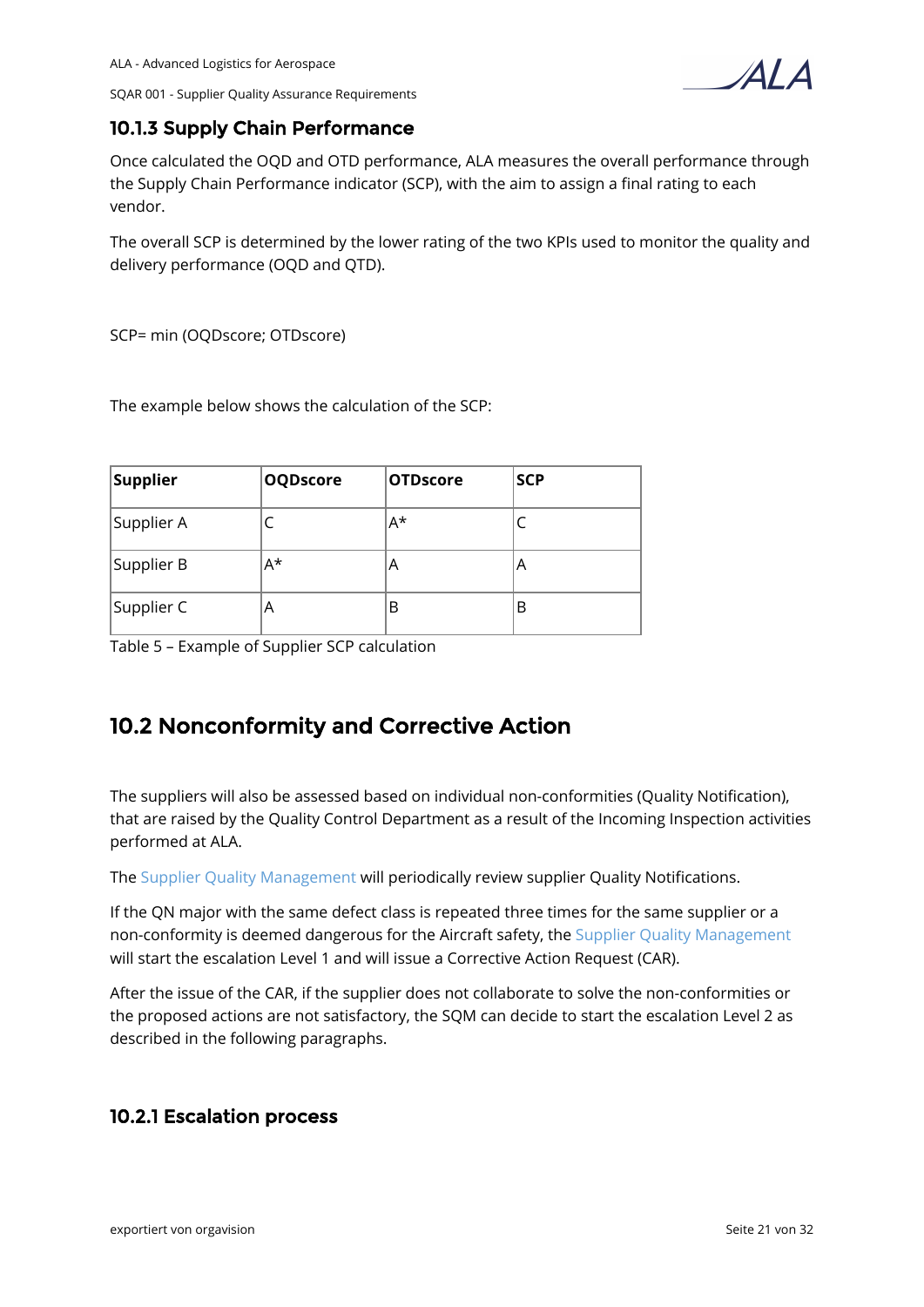

ALA has the responsibility to ensure its approved Suppliers are adequately evaluated and controlled.

For this reason, as a result of the periodical performance review, ALA shall implement the necessary recovery actions to address the suppliers that do not meet the targets.

ALA has defined actions to be implemented towards those suppliers whose performance has negative repercussions both on the company production flow and on the degree of satisfaction of ALA and its customers.

The Escalation system provides four levels, according to the criticality of the problems that have emerged.

### **10.2.1.1 Escalation Level 1**

The Escalation Level 1 is activated when at least one of the following occurs:

- 1. 3 major QN with the same defect class are repeated three times for the same Supplier.
- 2. A non-conformity is considered dangerous for Aircraft Safety.
- 3. A Quality Escape from ALA to its Customers that has been generated by a Supplier failure.
- 4. A Supplier that has been identified with an SCP score "C" and has not provided the availability to take part in the periodical "Supplier Performance Meeting".

In these cases, the SQM will issue a Corrective Action Request against the supplier, which is required to carry out an RCCA process to correct the occurred issue.

### **10.2.1.2 Escalation Level 2**

The Escalation Level 2 is activated when at least one of the following occurs:

- 1. The supplier does not reply to a CAR.
- 2. The Corrective Actions Plan proposed in the CAR is ineffective and the Supplier does not show cooperation in solving the issue.
- 3. After the periodical meeting with ALA, the Supplier does not improve the Quality and OTD Performances.

In these cases, ALA will prepare a Commercial Letter, signed by the Global Procurement Manager and the Global Quality & Compliance Manager, and send it to the Supplier.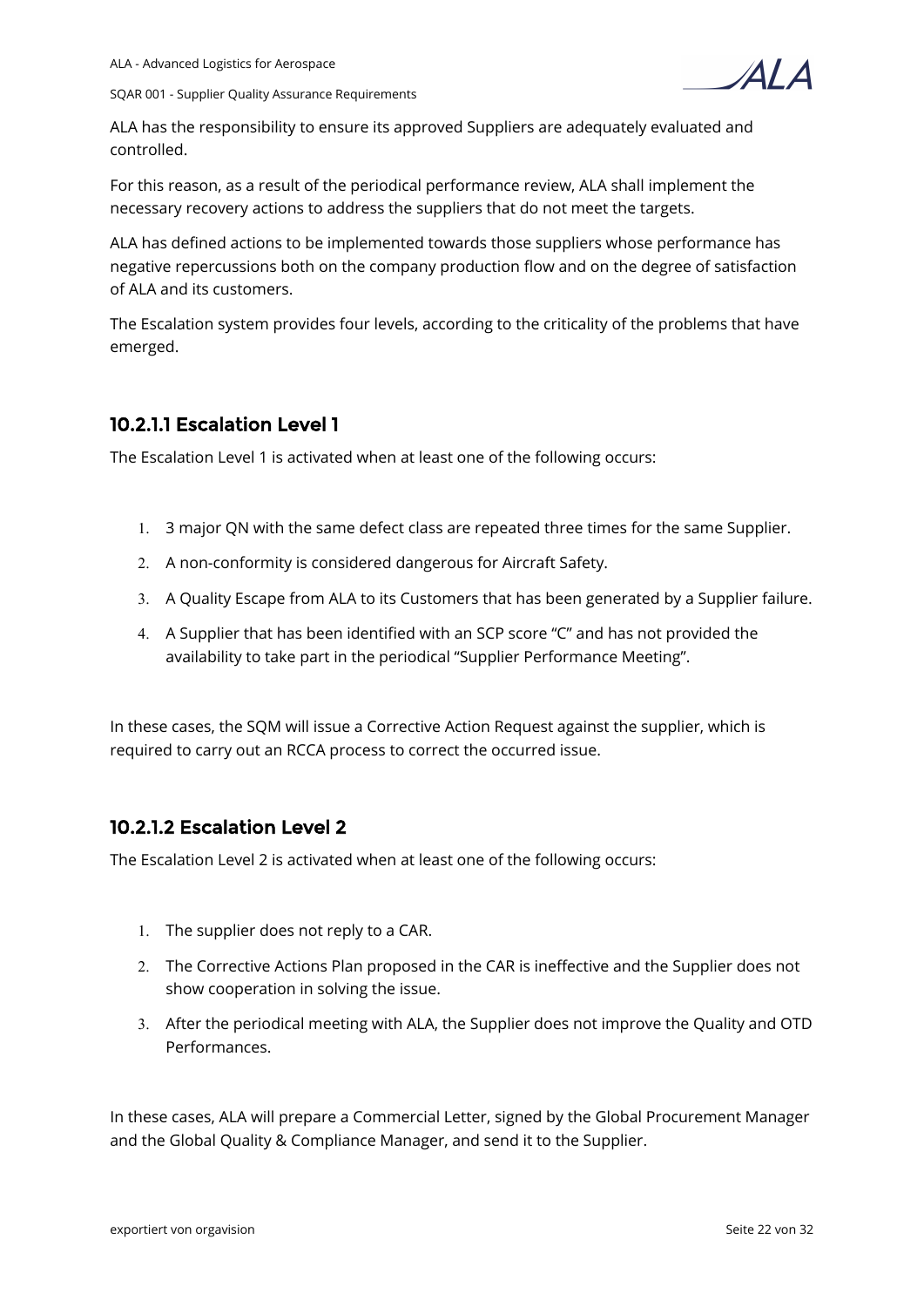$\Delta I$ 

### **10.2.1.3 Escalation Level 3**

The Escalation Level 3 is activated when at least one of the following occurs:

- 1. The same non-conformity occurs within 6 months from the closure of a CAR.
- 2. The Supplier does not improve the OQD and OTD Performances after 6 months from the Escalation Level 2.

In these cases, the Quality and Procurement Departments can carry out a Special Audit at the Supplier if motivated by consistent business reasons.

### **10.2.1.4 Escalation Level 4**

Level 4 represents the maximum level of escalation and applies when at least one of the following occurs:

- 1. Despite the three previous escalation levels, the Suppliers does not resolve the nonconformity or does not improve the OQD and OTD Performances.
- 2. Very negative product audit (CAR >5) combined with an unsatisfactory OQD score ("Z") for at least 3 months.
- 3. The Supplier has delivered Counterfeit parts to ALA.
- 4. The supplier has not informed ALA about a Quality Alert within 24 hours from the detection of the occurrence (if the non-conformity has an impact on the Aircraft Safety).
- 5. The reputation of ALA is repeatedly and seriously jeopardized towards Customers.

Note In the event of the occurrence of multiple scenarios above, ALA can evaluate the possibility of immediate disqualification of the Supplier bypassing the escalation process described above.

In these cases, ALA will put the Supplier on Probation that can, at the end of the process, lead to the final removal of the Supplier from the ALA Qualified Suppliers List.

# **11. SOCIAL RESPONSIBILITY**

ALA expects its Suppliers to exceed the local regulatory requirements, included but not limited to: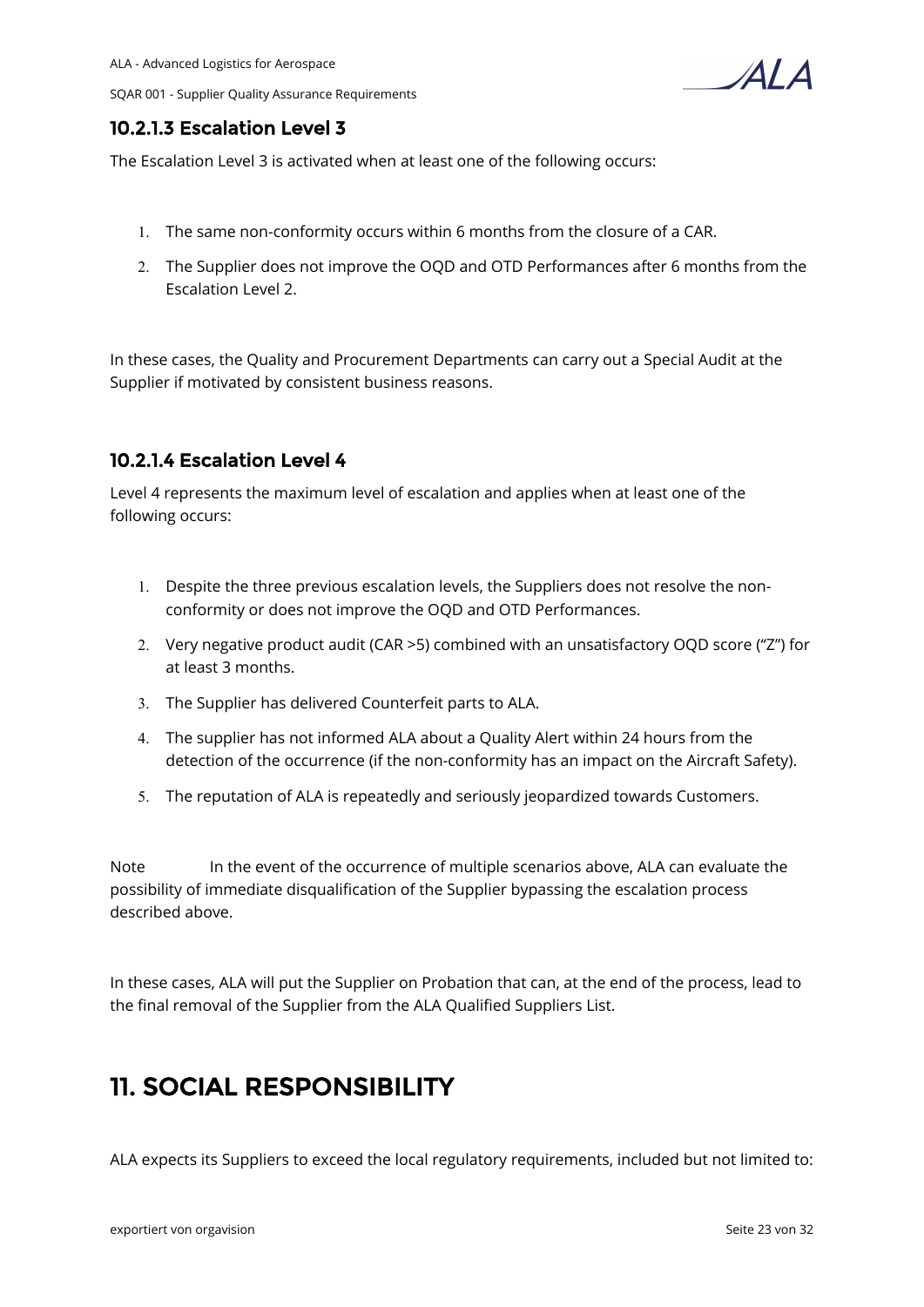

- attention to the Environment, by reducing the environmental impacts of their products/services and reducing wastes;
- ensuring gender equal opportunities;
- safeguarding of Human Rights.

# **12. EXPORT CONTROL**

For compliance with national, European, and US Export Control laws and regulations, the Supplier shall indicate the applicable export classifications for the ordered products.

For all items subject to export controls, the Supplier shall indicate whether controlled under Military, Dual-Use or National Controls along with the corresponding Export Classification Numbers (ECN), with the order confirmation.

US export control - please indicate the following information:

- for items subject to Export Administration Regulations (EAR) the corresponding Export Control Classification Number (ECCN) of the Commerce Control List (CCL) (this includes US origin parts, software & technology incorporated)

- for items subject to the US International Traffic in Arms Regulations (ITAR), the Classification Number, corresponding Category of the United States Munitions List (USML) as well as the licensed end-user and end-use.

The Supplier is also requested to include the Customs Tariff commodity codes (HS/HTS) codes for each item.

# **ANNEX 1 – QUALITY CLAUSES AND RELEASES**

The following table shall be used as a reference for the specific requirements stated on each line of the Purchase Order.

| <b>CLAUSE</b> | <b>DESCRIPTION</b> |
|---------------|--------------------|
|               |                    |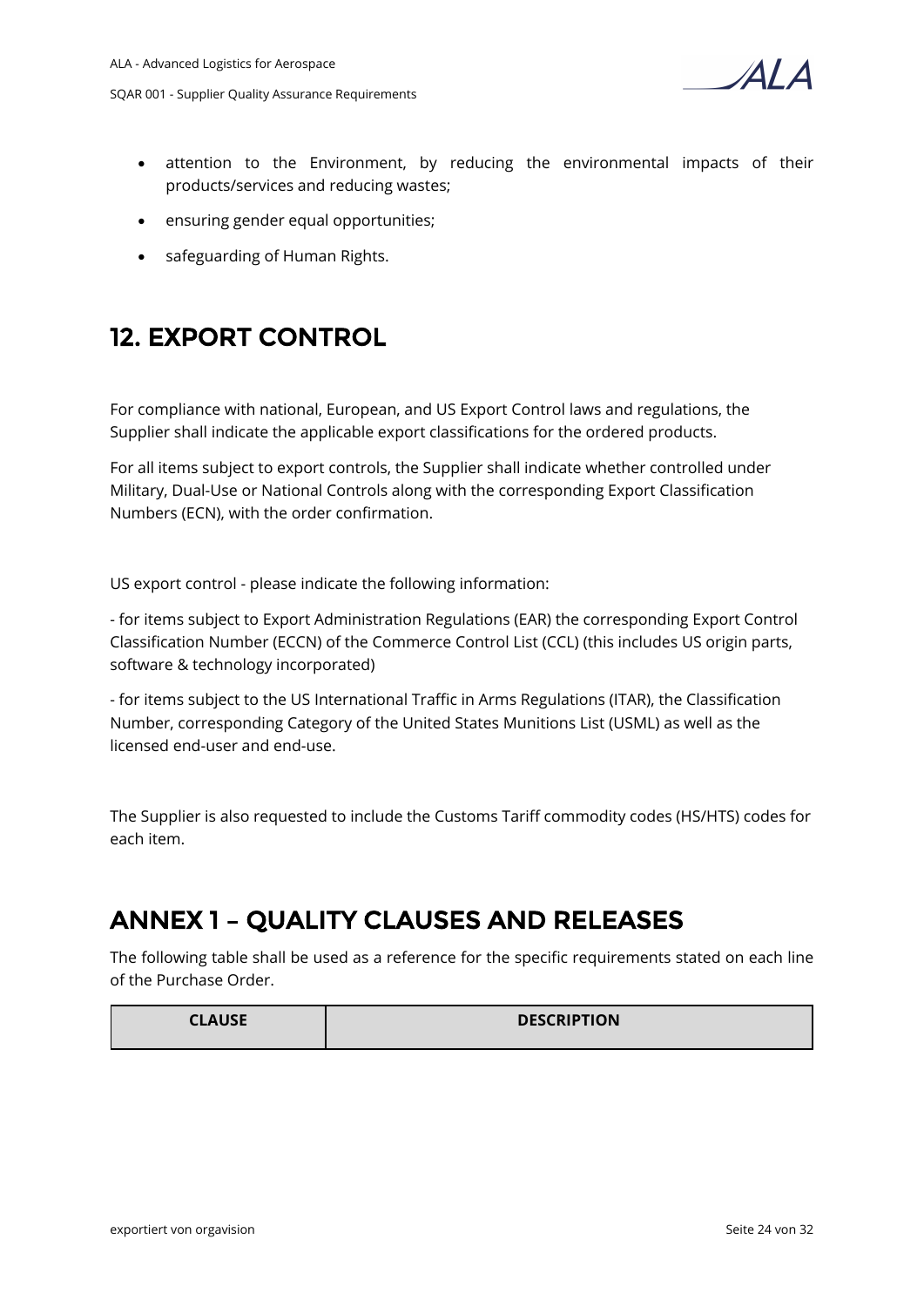

|                                            | The Supplier shall provide a Manufacturer Certificate of Conformity<br>(MCC) for each batch delivered to ALA.                                                            |
|--------------------------------------------|--------------------------------------------------------------------------------------------------------------------------------------------------------------------------|
|                                            | This document must be signed by a Quality Representative or<br>another delegated officer.                                                                                |
|                                            | If the shipment contains different manufacturing batches, each<br>batch shall be separated and identified in order to maintain<br>traceability.                          |
|                                            | The CoC must include, at least, the following information:                                                                                                               |
|                                            | Purchase Order number                                                                                                                                                    |
| Manufacturer CoC with full<br>traceability | Part Number and related revision level (the PN must match<br>the one ordered into ALA Purchase Order)                                                                    |
|                                            | Manufacturing batch                                                                                                                                                      |
|                                            | Quantity (per each manufacturing batch)                                                                                                                                  |
|                                            | Manufacturer's name                                                                                                                                                      |
|                                            | A statement confirming that the products conform to all the<br>requirements of the ALA Purchase Order and all the applicable<br>drawings and specification requirements. |
|                                            | Note 1: The full traceability to the original source of manufacturing<br>shall always be ensured.                                                                        |
|                                            | Note 2: if the supplier is a distributor, a Distributor CoC is also<br>requested (in addition to the manufacturer CoC with full<br>traceability).                        |
|                                            | The Supplier shall provide the Test Report, for each manufacturing<br>batch delivered to ALA, as required by the applicable Procurement<br>Specification.                |
| Test Report                                | The content of the Test Report shall comply with all requirements<br>stated in the applicable drawings and specifications.                                               |
|                                            | The Supplier shall provide full traceability between the Test Reports<br>and the related Manufacturer Certificate of Conformity.                                         |
|                                            |                                                                                                                                                                          |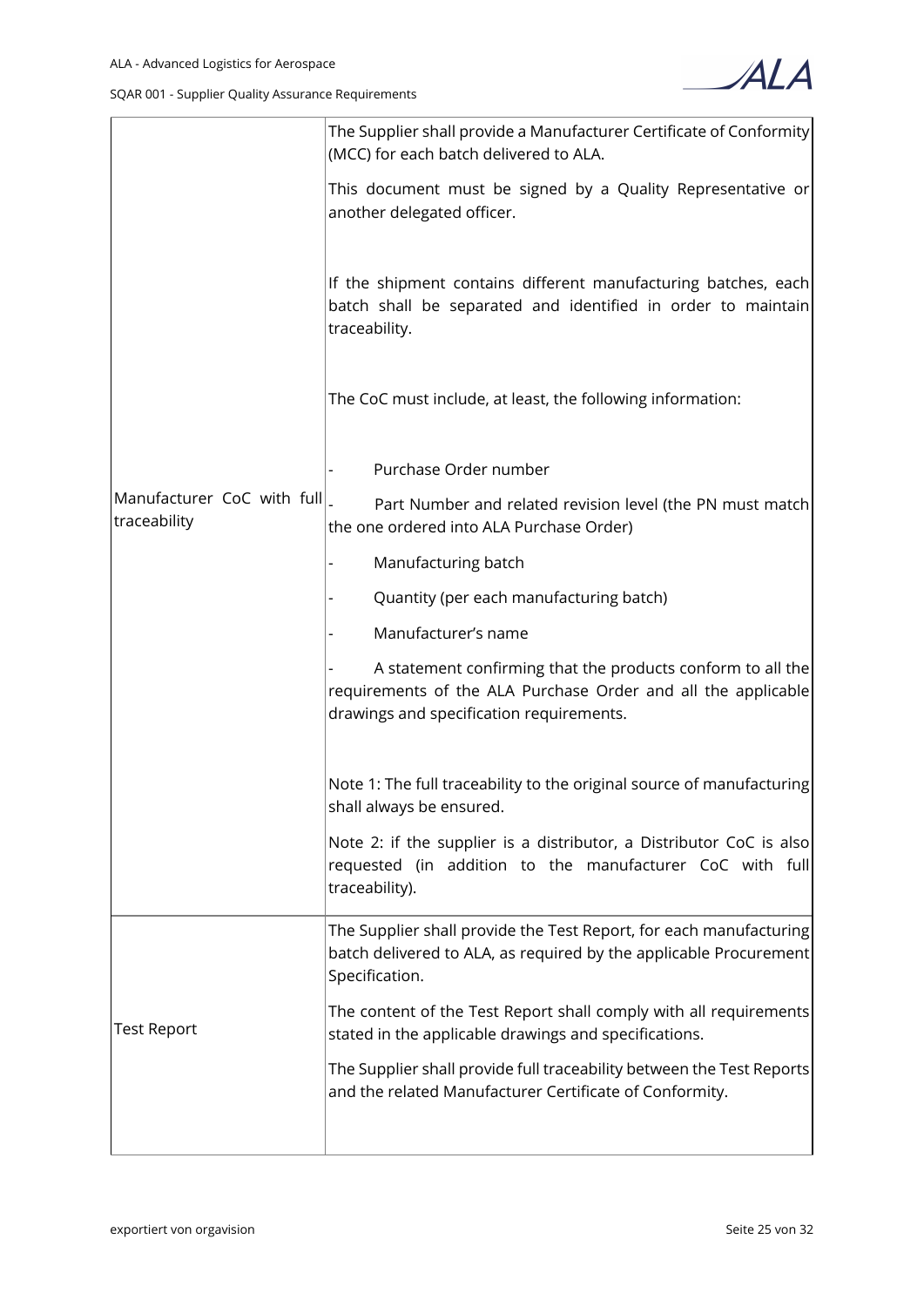



|                      | Note: in the case of the distributor, please note that full traceability<br>shall always be ensured.                                    |
|----------------------|-----------------------------------------------------------------------------------------------------------------------------------------|
|                      | The notes indicate that the related PN is subject to the First Article<br>Inspection.                                                   |
| FAI Report           | In case of the first shipment to ALA, the Supplier shall provide a First<br>Article Inspection Report (FAIR), based on AS9102 standard. |
|                      | In case a partial FAI applies (as per AS9102 requirements), the<br>Supplier shall provide the revised FAIR to ALA.                      |
| Individual Packaging | The item shall be individually packaged.                                                                                                |

The following table includes the list of Releases that may be included in the ALA Purchase Order which are related to specific quality requirements flown-down by the final Customers and End Users.

| <b>RELEASE</b>  | <b>DESCRIPTION</b>                                                                                                                                                                                                                                                                       |
|-----------------|------------------------------------------------------------------------------------------------------------------------------------------------------------------------------------------------------------------------------------------------------------------------------------------|
| <b>AIRBUS</b>   | The Manufacturer of products shall be listed in the Airbus<br>Qualified Parts List (QPL) with "P2" or "P3" status. The QPL is<br>available on the Airbus website (www.airbus.com).                                                                                                       |
| <b>ASD-CERT</b> | This item requires a product qualification, managed by ASD-Cert.<br>The list of the qualified items and the related approved sources is<br>available at the following link: https://asd-cert.org/pq-certificates/                                                                        |
| <b>BAE</b>      | The supplier shall provide products in accordance with the<br>appropriate approval scope detailed in the BAE SC10 Register of<br>Evaluated Suppliers. Where a company approval details a specific<br>BAE approval number, this number must be annotated on all<br>release documentation. |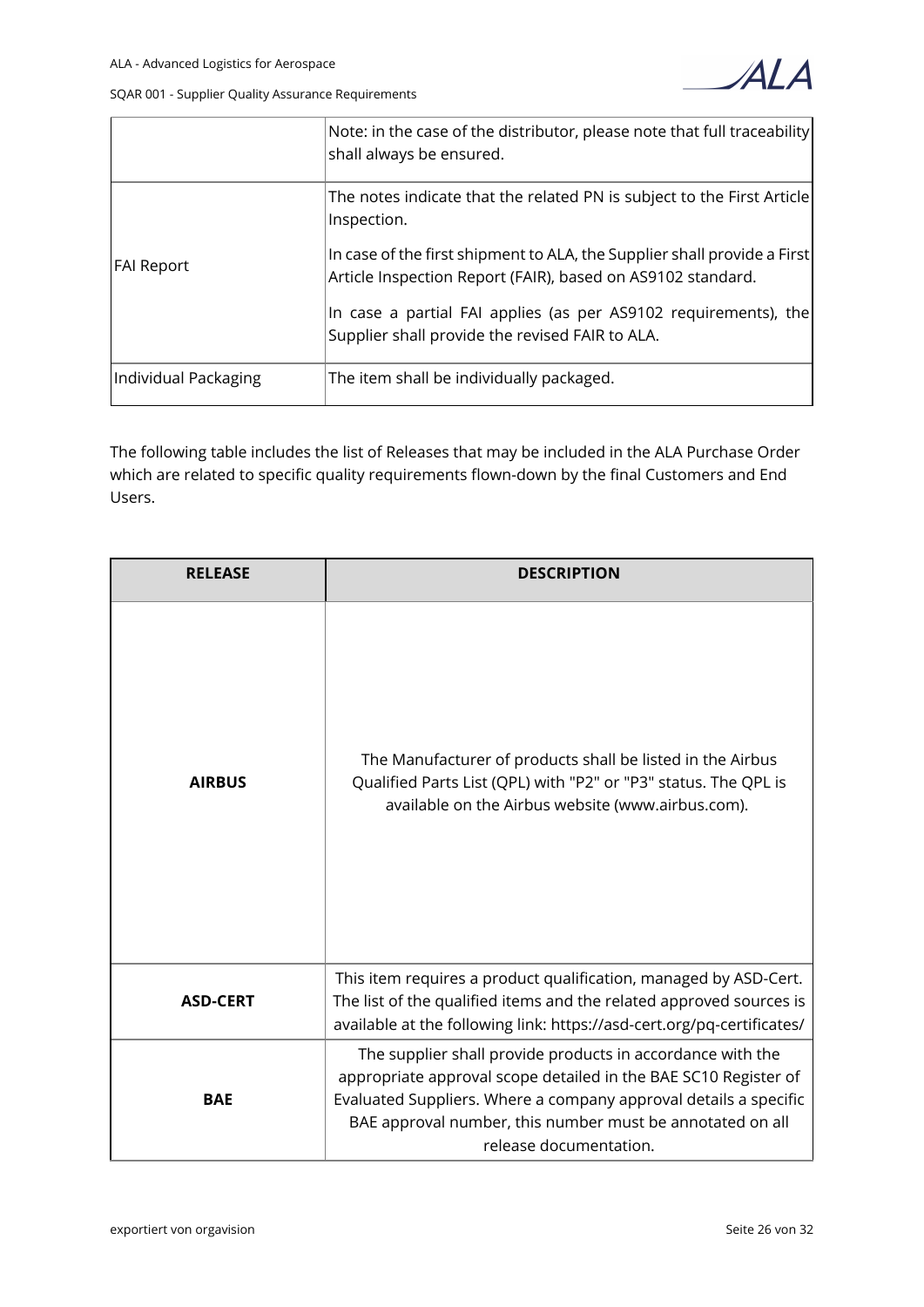

| <b>BOEING</b>                                                              | The Supplier shall provide products only from Boeing qualified<br>manufactures (Q.P.L. Source). For Aircraft Bearings and<br>Designated Fasteners purchasing, refer to D1-4426 for the<br>authorized Manufacturers and their authorized Distributors for<br>such products. The Supplier shall flow down all the requirements<br>of this Purchase order to its sub-tiers.<br>Unless explicit direction is given to the contrary, no articles (or<br>constituent parts thereof) ordered by ALA for Boeing Programs<br>shall contain any Federal Aviation Administration-Parts<br>Manufacturer Approval (FAA-PMA) markings and the<br>accompanying paperwork (e.g., packages, shippers, etc.) shall not<br>contain any FAA-PMA markings                                                                                                                                                                                                                                                                                                                                                                                                                                                                                                                                                                                                                                                                                                                                                                                                                                             |
|----------------------------------------------------------------------------|----------------------------------------------------------------------------------------------------------------------------------------------------------------------------------------------------------------------------------------------------------------------------------------------------------------------------------------------------------------------------------------------------------------------------------------------------------------------------------------------------------------------------------------------------------------------------------------------------------------------------------------------------------------------------------------------------------------------------------------------------------------------------------------------------------------------------------------------------------------------------------------------------------------------------------------------------------------------------------------------------------------------------------------------------------------------------------------------------------------------------------------------------------------------------------------------------------------------------------------------------------------------------------------------------------------------------------------------------------------------------------------------------------------------------------------------------------------------------------------------------------------------------------------------------------------------------------|
| <b>BOMBAR</b>                                                              | The Supplier shall provide products only from Airbus A220<br>qualified manufacturers. For all B0* part numbers refer to the<br>drawing Q.P.L., for all the standard part numbers refer to the A220<br>program Approved Supplier List.                                                                                                                                                                                                                                                                                                                                                                                                                                                                                                                                                                                                                                                                                                                                                                                                                                                                                                                                                                                                                                                                                                                                                                                                                                                                                                                                            |
| <b>C27JRP</b><br>(C-27J Repair Program with<br>delivery to External Party) | PURCHASE ORDER TERMS AND CONDITIONS REPAIR ORDER<br>*** C-27J Program ***<br>Any change beyond the value authorized must be notified to ALA<br>North America and authorized by an amendment to the subject<br>Purchase Order.<br>Supplier must provide a quotation and estimate for the subject<br>repair, and is not authorized to invoice until the repaired units are<br>DELIVERED TO ALA North America C/O Bruzzone Inc.<br>The Supplier is required to call ALA North America's designated<br>freight forwarder, Bruzzone Shipping Inc., at tel. 516-239-7120 in<br>order to request goods pick-up.<br>Supplier is requested:<br>- To notify delivery date, which shall comply with the agreed repair  <br>T.A.T., for any and all rejected items, either under or out of<br>warranty;<br>- To evaluate reparability of each shipped article and quote<br>relevant cost, with an indication of material and labor, for any and<br>all items out of warranty or in the case of rejection of any warranty<br>claim.<br>In addition, in case of warranty claim rejection, please provide<br>the reasons for warranty claim rejection. together with the repair<br>quote the supplier MUST provide Purchaser with the following<br>information:<br>Log Card and Tear Down report if applicable.<br>The supplier is not authorized to proceed with any further action<br>until specific instructions to repair, scrap, ship-back, or any other<br>action is given by ALA North America through a change order.<br>Furthermore, in case of rejection of the warranty claim of any |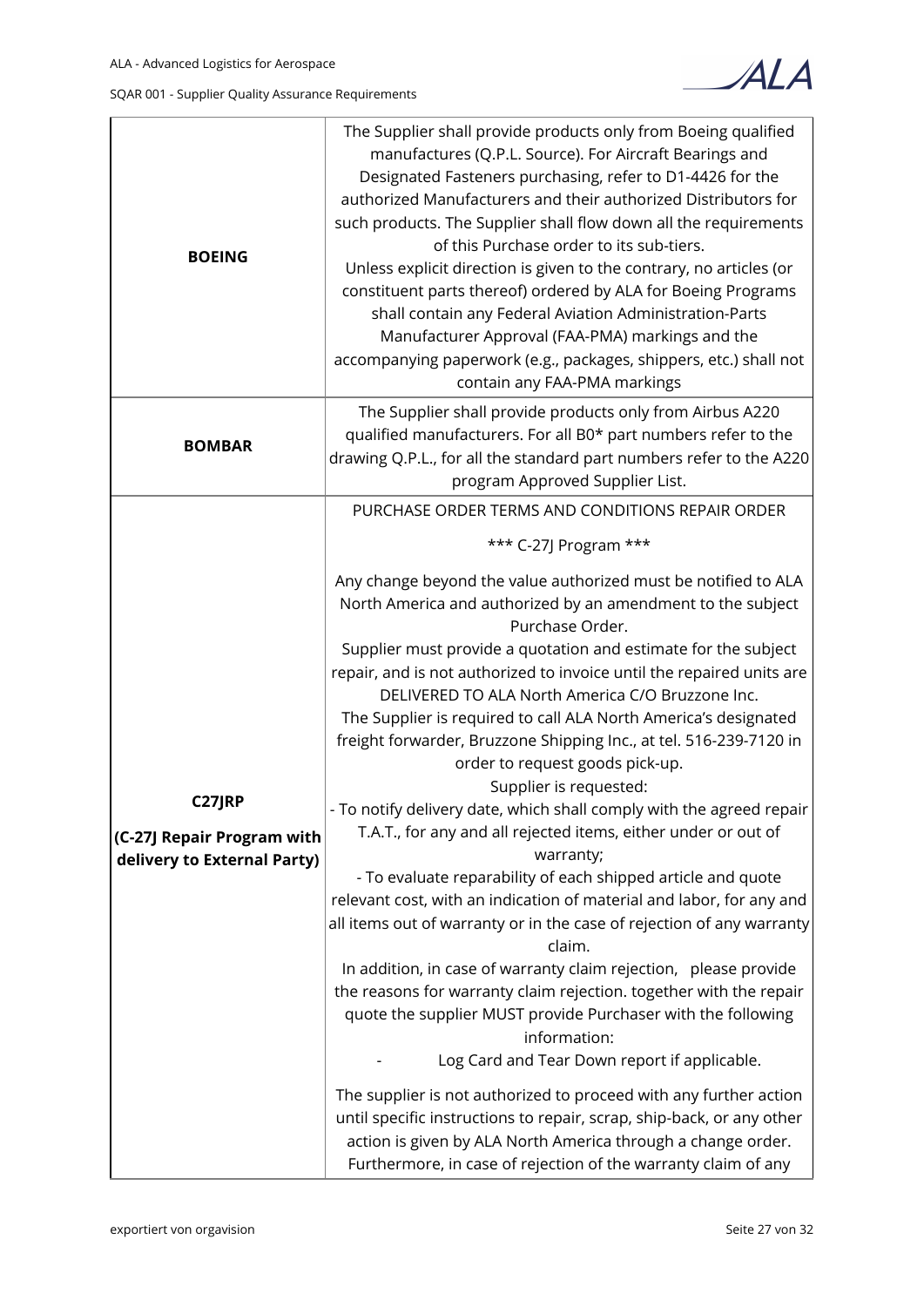

|                                                                                  | item, the supplier shall justify the motive for rejection with<br>reference to part number, serial number and purchase order<br>number.                                                                                                                                                                                                                                                                                                                                 |  |  |  |  |
|----------------------------------------------------------------------------------|-------------------------------------------------------------------------------------------------------------------------------------------------------------------------------------------------------------------------------------------------------------------------------------------------------------------------------------------------------------------------------------------------------------------------------------------------------------------------|--|--|--|--|
| <b>C27JRP2</b><br>(C-27J Repair Program with<br>delivery to ALA NA<br>warehouse) | PURCHASE ORDER TERMS AND CONDITIONS REPAIR ORDER<br>*** C-27J Program ***<br>Any change beyond the value authorized must be notified to ALA<br>North America and authorized by an amendment to the subject<br>Purchase Order.                                                                                                                                                                                                                                           |  |  |  |  |
|                                                                                  | Supplier must provide a quotation and estimate for the subject<br>repair, and is not authorized to invoice until the repaired units are<br>DELIVERED TO ALA North America.<br>Supplier is requested:<br>- To notify delivery date, which shall comply with the agreed repair<br>T.A.T., for any and all rejected items, either under or out of<br>warranty;                                                                                                             |  |  |  |  |
|                                                                                  | - To evaluate reparability of each shipped article and quote<br>relevant cost, with indication of material and labor, for any and all<br>items out of warranty or in the case of rejection of any warranty<br>claim.                                                                                                                                                                                                                                                    |  |  |  |  |
|                                                                                  | In addition, in case of warranty claim rejection, please provide<br>the reasons for warranty claim rejection. together with the repair<br>quote the supplier MUST provide Purchaser with the following<br>information:                                                                                                                                                                                                                                                  |  |  |  |  |
|                                                                                  | Log Card and Tear Down report if applicable.<br>The supplier is not authorized to proceed with any further action<br>until specific instructions to repair, scrap, ship-back, or any other<br>action is given by ALA North America through a change order.<br>Furthermore, in case of rejection of the warranty claim of any<br>item, the supplier shall justify the motive for rejection with<br>reference to part number, serial number and purchase order<br>number. |  |  |  |  |
| C27JST<br>(C-7J Production Program)                                              | PURCHASE ORDER TERMS AND CONDITIONS<br>The Supplier is requested to provide:<br>Certificate of Conformity for each ordered item, as follows:<br>·One (1) copy inside the package<br>·Two (2) copies with the packing sheet<br>One (1) copy Log Card if required<br>The above documents are mandatory for material acceptance and<br>for the consequent settlement of the invoice.<br>The Supplier is required to call ALA North America's designated                    |  |  |  |  |
|                                                                                  | freight forwarder, Bruzzone Shipping Inc., at tel. 516-239-7120 in<br>order to request goods pick-up.                                                                                                                                                                                                                                                                                                                                                                   |  |  |  |  |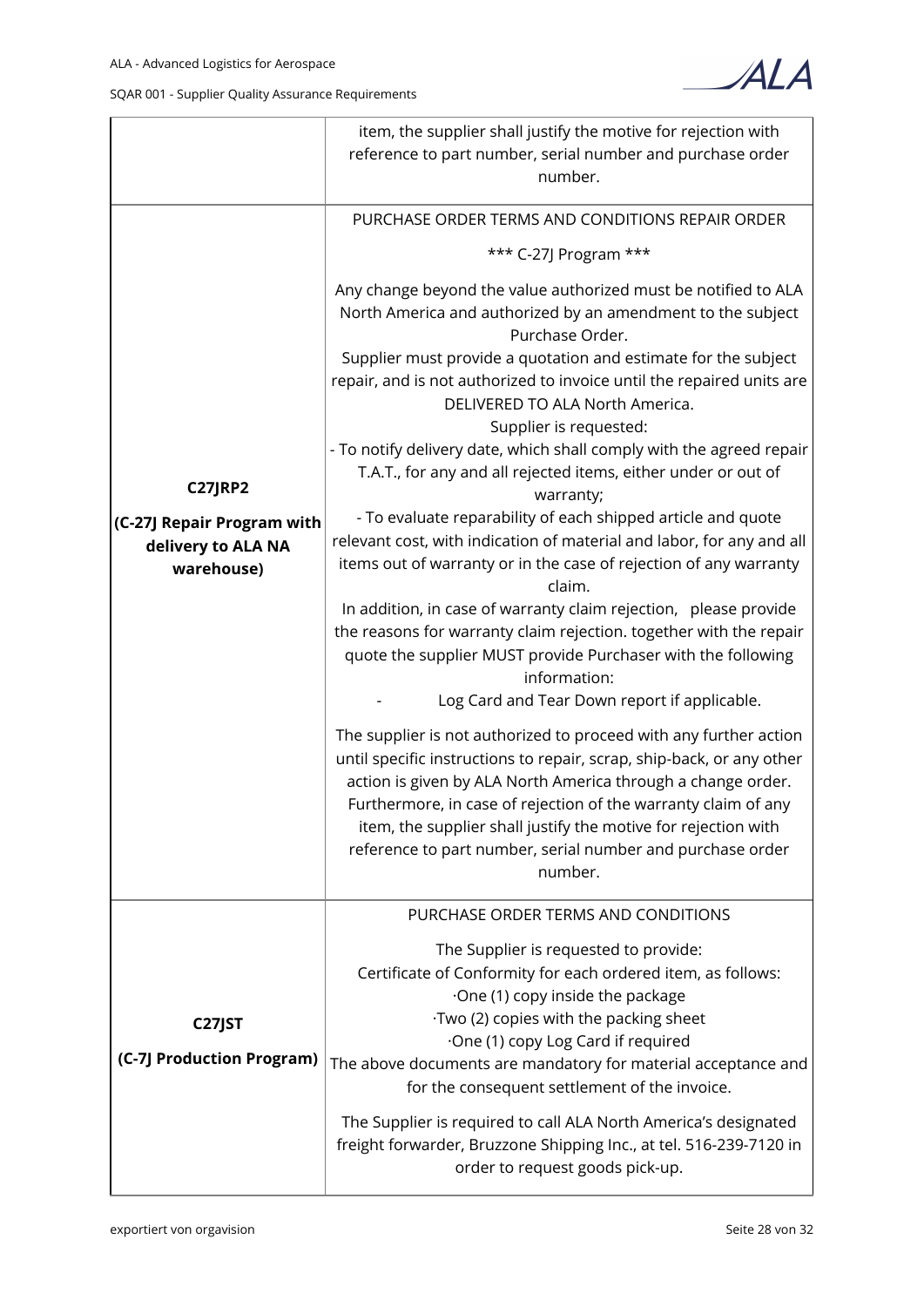

|                 | All invoices shall be sent to:<br>accounting@alywes.com                                                                                                                                                                                                                                                                                                                           |  |  |  |  |
|-----------------|-----------------------------------------------------------------------------------------------------------------------------------------------------------------------------------------------------------------------------------------------------------------------------------------------------------------------------------------------------------------------------------|--|--|--|--|
|                 | A copy of the invoices shall be emailed to ALA North America Inc.<br>to the attention of the buyer at the time of each shipment.                                                                                                                                                                                                                                                  |  |  |  |  |
|                 | All shipping documents, including invoices, shall accurately list the<br>purchase order, line item numbers, Part numbers, Serial Numbers<br>and Quantities for each shipped item.                                                                                                                                                                                                 |  |  |  |  |
|                 | The above is mandatory in order to allow the correct acceptance<br>of the shipped item and the consequent settlement of the relevant<br>invoice.                                                                                                                                                                                                                                  |  |  |  |  |
|                 | All the manufacturers shall be approved by Dassault-Aviation,<br>according to the documents DGQT 0.5.1.0007 and DGQT<br>0.7.2.0046.                                                                                                                                                                                                                                               |  |  |  |  |
| <b>DASSAULT</b> | For all the parts that are subject to a Dassault-Aviation<br>specification (drawing parts), all the processors shall be qualified<br>by Dassault-Aviation, according to the documents DGQT<br>0.7.0.0002 and DGQT 0.5.0.0035.                                                                                                                                                     |  |  |  |  |
| <b>EASFAA</b>   | The Supplier shall provide the Airworthiness certificate (EASA<br>FORM 1, FAA 8130 or equivalent).                                                                                                                                                                                                                                                                                |  |  |  |  |
| <b>EFA</b>      | The Manufacturer shall be listed in the Eurofighter Qualified<br>Product List (document J06.002)                                                                                                                                                                                                                                                                                  |  |  |  |  |
|                 | The Supplier shall provide products only from Lockheed Martin<br>Aeronautics (LMA) Company qualified sources for the JSF Program<br>(document 2GNA00001).                                                                                                                                                                                                                         |  |  |  |  |
|                 | As specified by LMaero, Rev. 4 of the PSFD excludes from the JSF<br>program products and services provided by Turkey.<br>The supplier shall be compliant with the LMA requirements:<br>1) Corp Docs 3a Domestic and International; Document Ref.:<br>ExecutedCD 3A 2021 dated 2021-11-05;<br>2) Corp Doc 3 International; Document Ref.: GTA-AA-CD3INT-<br>2020 dated 2021-03-20; |  |  |  |  |
| <b>JSF</b>      | 3) Prime Supplemental Flowdown Doc (PSFD); Document Ref.:<br>N00019-20-C-0009 (formally N00019-19-C-0062) Rev.4 dated 2021-<br>$05 - 26$                                                                                                                                                                                                                                          |  |  |  |  |
|                 | https://www.lockheedmartin.com/content/dam/lockheed-<br>martin/aero/documents/scm/tandc/T-C-s--F-35-/N00019-20-C-<br>0009_Rev%204.pdf;                                                                                                                                                                                                                                            |  |  |  |  |
|                 | 4) LM Aero Supplemental Clauses; Document Ref.:<br>supplemental_clauses_rev11, 30 May, 2017 Lot 12-14;<br>5) Standard Solicitation Instructions;                                                                                                                                                                                                                                  |  |  |  |  |
|                 | 6) DPAS-DO-A1;<br>7) Appendix QX Revision 9 and Appendix QJ Revision 8 available                                                                                                                                                                                                                                                                                                  |  |  |  |  |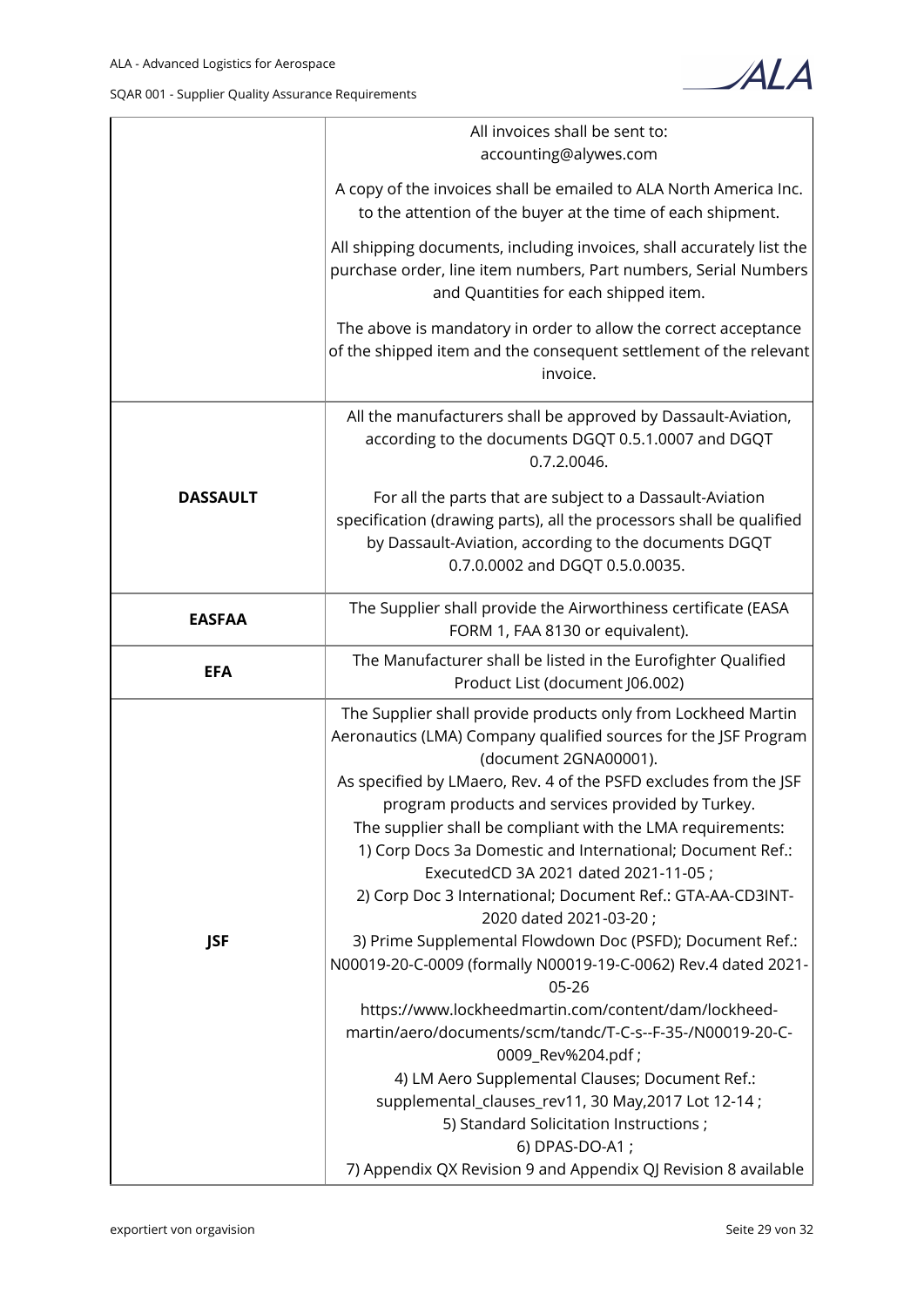|  |  |  |  | SQAR 001 - Supplier Quality Assurance Requirements |
|--|--|--|--|----------------------------------------------------|
|--|--|--|--|----------------------------------------------------|



|                 | at:                                                                                                                                                                                                                                                                                                                                                                                                                                                                                                                                                                                                                                                                                                               |  |  |  |
|-----------------|-------------------------------------------------------------------------------------------------------------------------------------------------------------------------------------------------------------------------------------------------------------------------------------------------------------------------------------------------------------------------------------------------------------------------------------------------------------------------------------------------------------------------------------------------------------------------------------------------------------------------------------------------------------------------------------------------------------------|--|--|--|
|                 | https://www.lockheedmartin.com/en-us/suppliers/business-<br>areaprocurement/aeronautics/quality-                                                                                                                                                                                                                                                                                                                                                                                                                                                                                                                                                                                                                  |  |  |  |
| <b>LIEBHERR</b> | Order subject to LIEBHERR LTS-PRO-MHA-0276 iss 8 requirements.<br>Acknowledgment receipt required. The acknowledgment validates<br>the fact that you have the drawings with the last issues.<br>Statement of manufacturer certificate as per NFL00-015C with<br>FAI/DVI if applicable + last manufacturing date required. Indicate<br>the advised shelf life if applicable. Individual packaging and<br>marking required for seals and bearings. Observe the NFL17-***<br>applicable for seals.<br>Applicable for Customer's drawing: Special Process Approved<br>Subcontractors List MPH0001 iss 17 / Raw material specification:<br>MFT0330 iss J - MFT0331 iss I - Management of ingredients<br>MFT0239 ind 27 |  |  |  |
| <b>NGAS</b>     | Suppliers and/or subtier are responsible for comply with all the<br>requirements flown down in the SQAR or Standard Note Q001.<br>Documents is reachable at www.northropgrumman.com/suppliers<br>under Contracting Data > Quality Documents > AS                                                                                                                                                                                                                                                                                                                                                                                                                                                                  |  |  |  |
| <b>PROS</b>     | Take into account the additional requirements linked in<br>https://www.alacorporation.com/wp-<br>content/uploads/2021/04/SQAR_PROS.pdf                                                                                                                                                                                                                                                                                                                                                                                                                                                                                                                                                                            |  |  |  |
| <b>RR</b>       | Rolls-Royce Group PLC is the final customer. All SABRe<br>requirements shall be fully satisfied.                                                                                                                                                                                                                                                                                                                                                                                                                                                                                                                                                                                                                  |  |  |  |
| <b>SOURCE</b>   | This is a source-controlled item. The supplier must check the<br>approved source on the applicable drawing and/or specification.<br>In the case of Vendor PN, only the Vendor that has developed the<br>drawing can manufacture the products, unless there is an agreed<br>license with the design owner. Only the approved sources will be<br>accepted at the incoming inspection in ALA.                                                                                                                                                                                                                                                                                                                        |  |  |  |
|                 | This order is subject to SAFRAN POWER UNITS and therefore the<br>following requirements apply:                                                                                                                                                                                                                                                                                                                                                                                                                                                                                                                                                                                                                    |  |  |  |
| <b>SPU</b>      | - General Quality Requirement according to GRP-0087 edition 8<br>and 005716 issue 3.                                                                                                                                                                                                                                                                                                                                                                                                                                                                                                                                                                                                                              |  |  |  |
|                 | - Special Process Approved Subcontractors List S620-12-159 issue<br>18 - Marking according to CT1057 ind. C and IAQ 21E2                                                                                                                                                                                                                                                                                                                                                                                                                                                                                                                                                                                          |  |  |  |
|                 | This part is subject to DVI/PPAP. The Supplier shall perform<br>DVI/PPAP in case of 1)Change of DWG or source 2)PN not<br>produced for +24 months 3)Change in the production process                                                                                                                                                                                                                                                                                                                                                                                                                                                                                                                              |  |  |  |
| <b>UTC</b>      | The Supplier is responsible for comply with all the requirements<br>stated in the UTC document "ASQR-01 Rev. 11 - AEROSPACE<br>SUPPLIER QUALITY REQUIREMENTS".                                                                                                                                                                                                                                                                                                                                                                                                                                                                                                                                                    |  |  |  |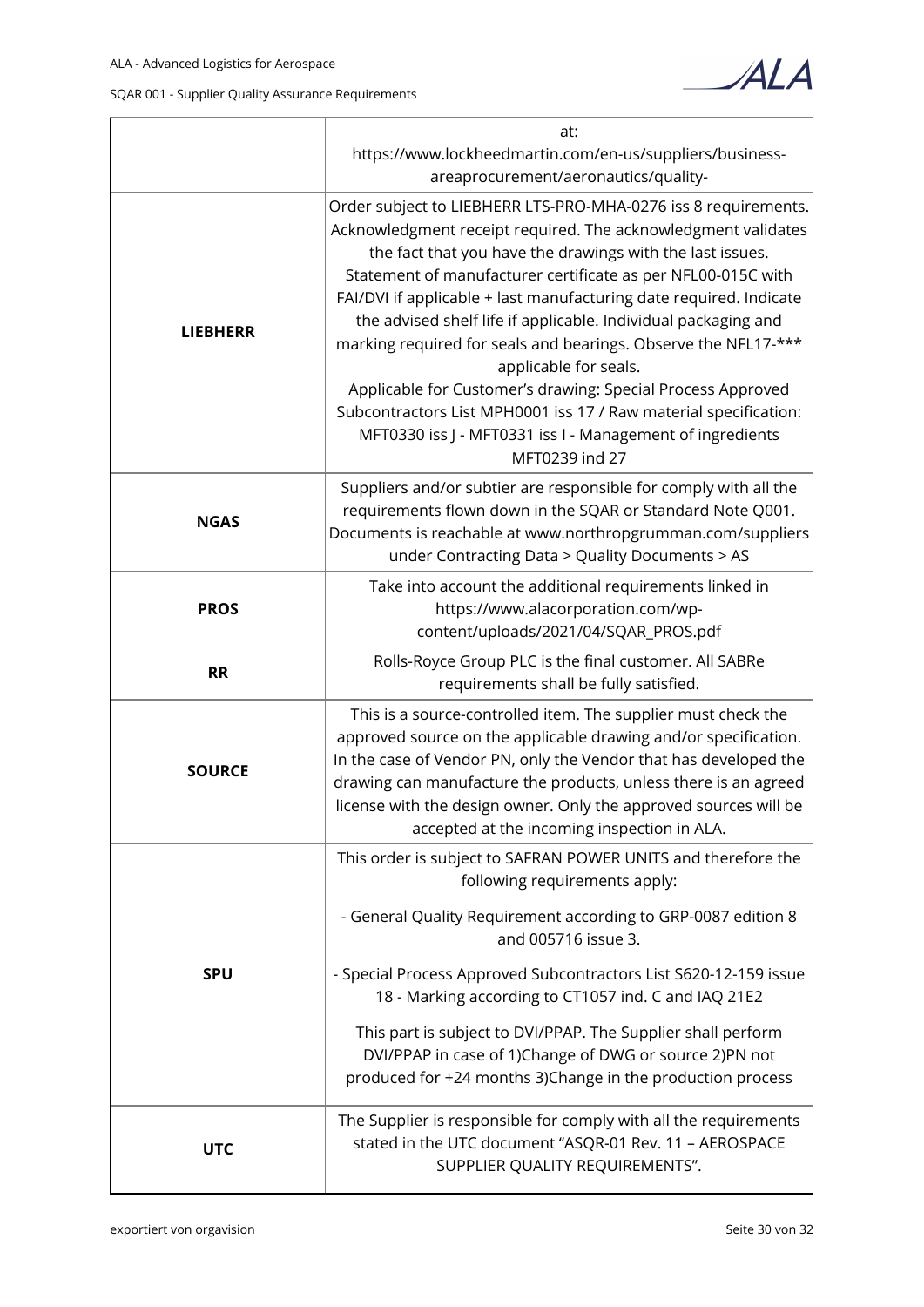

The Supplier shall purchase products only from UTCQualified DistributorThe QDL is the list of Distributors that are qualified by UTC to provide metals, electronics, and hardware (fasteners). The QDL is available on the UTC website ([https://www.rtx.com/suppliers/united-technologies](https://www.rtx.com/suppliers/united-technologies-suppliers/united-technologies-asqrd)[suppliers/united-technologies-asqrd\)](https://www.rtx.com/suppliers/united-technologies-suppliers/united-technologies-asqrd)

# **ANNEX 2 – REACH COMPLIANCE DECLARATION**

**The Company: declares:**

 **To not supply to ALA Corporation a product containing at least one of the substances on the banned list of a concentration above 0.1% m/m (to the date of the present document).**

 **To not supply to ALA Corporation a product containing at least one of the substances on the banned list of a concentration above 0.1% m/m (to the date of the present document) with the exception of the mentioned articles in the table below:**

| <b>Article code</b> | <b>Article Name</b> | <b>Substance</b><br>present at more<br>than 0.1% m/m | N. CAS of the<br>substances | <b>Exact % mass of</b><br>each present<br>more than 0.1%<br>m/m |
|---------------------|---------------------|------------------------------------------------------|-----------------------------|-----------------------------------------------------------------|
|                     |                     |                                                      |                             |                                                                 |
|                     |                     |                                                      |                             |                                                                 |
|                     |                     |                                                      |                             |                                                                 |
|                     |                     |                                                      |                             |                                                                 |

**Date of the document: \_\_/\_\_/\_\_**

**Supplier Representative Name:**